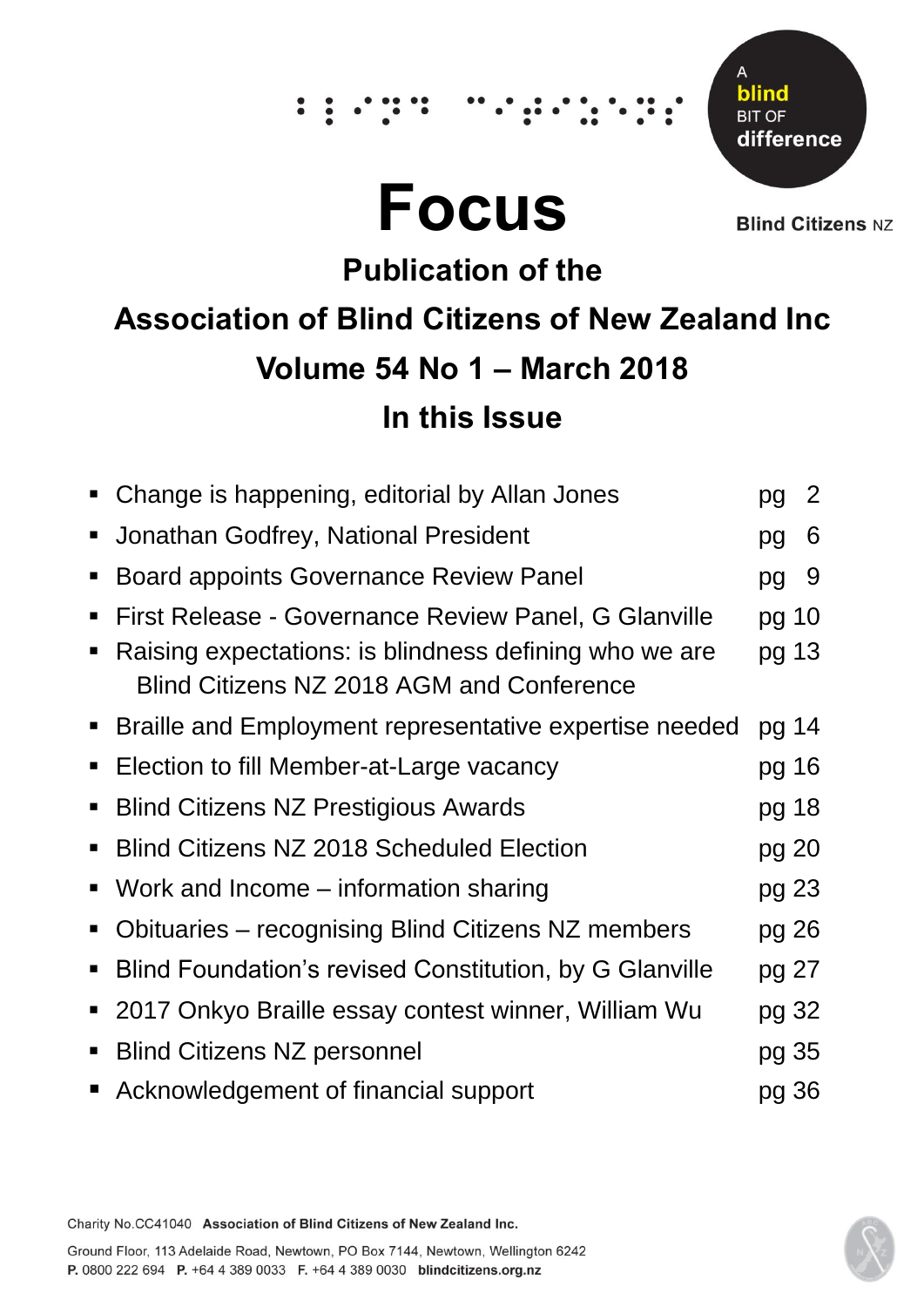#### **Change is happening – Editorial by Allan Jones**

Well the first three months of 2018 seem to be disappearing very quickly.

Annette and I sat down with 13 other adults and three children for a Christmas day feast - a roast of lamb, lamb and hogget being a feature from my Oamaru childhood farm holidays, which encourages this abhorrent behaviour. Four of our dinner companions were from England and had come to New Zealand to see their new granddaughter. The lunch was a memorable occasion.

As I complete my editorial, I have come across two pieces of news that I believe are quite important to us. Apparently, before the election, Labour promised that if elected they would appoint a National Technology Officer. This would be seen as a similar appointment to the National Science Advisor. There may be one or two of our members who would put their hand up for the National Technology Officer's position. Apparently, government are taking their time over this appointment. I understand the idea is that this person would be a collaborator rather than a dictator and would work across government departments. They are going to make sure they get the right person for the job.

The second bit of news I came across is about a trial, which I understand is already underway in a supermarket in Auckland which is pairing an app to your cell phone, which would add up your purchases and take the money out of your bank account. Although the commentator who mentioned this did not spell it out, this may have huge ramifications for supermarket checkout staff.

I intend keeping across both these stories and would hope Blind Citizens NZ will also become involved. We certainly need to liaise with the Technology Officer, and to make sure that the supermarket app is accessible to us.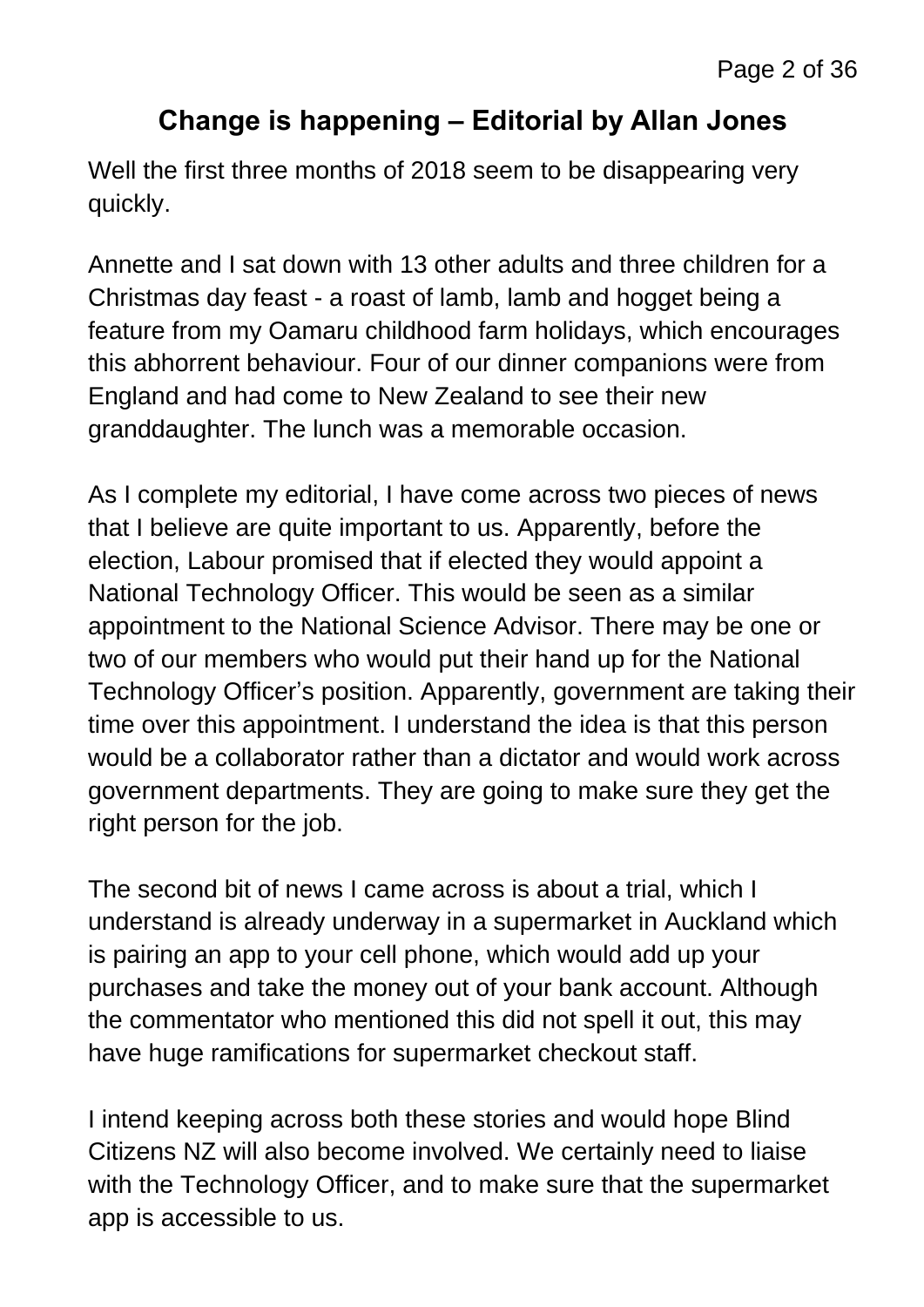A Couple of Follow-Up Issues from the December Focus. Early February I spent a week in Australia. While I was there, I used three conventional taxis and nine Ubers. All Ubers cost between \$8 and \$9. My cab fare from Sydney airport to my hotel in eastern suburbs was \$34. My return Uber fare was \$8.50.

There was one hassle I had which I have asked Uber to investigate. In Brisbane where I visited last year I found I could phone the drivers as we can in New Zealand. But, I was unable to phone the Sydney and Melbourne drivers. In all three cities, the drivers could phone me without any hassle. I visited the Melbourne office of Uber and got reimbursement for cancelled trips. I did bring the fact of the usefulness of phone contact for a blind person to their notice and I will follow up to make sure they investigate this.

As we finalise our content for the March issue, there is an update about the Disability Support System Transformation work. There is a focus on the workforce that has led to a working group with union representatives, government officials, disabled people and service providers. Once completed the paper will be considered by Cabinet in March – this looks at the Mid Central System Transformation prototype. Initially this paper was set down for submission in December, however with the change of government it was delayed until March.

I am pleased about the work that is going on with the unions as their support and cooperation will be important in the success of this scheme. What I believe we haven't heard yet, is the new government's support for this transformation. I am optimistic and hopeful that they will support this.

Over the holidays, I reflected on the 2017 Annual General Meeting and Conference, which I experienced as an extremely good one.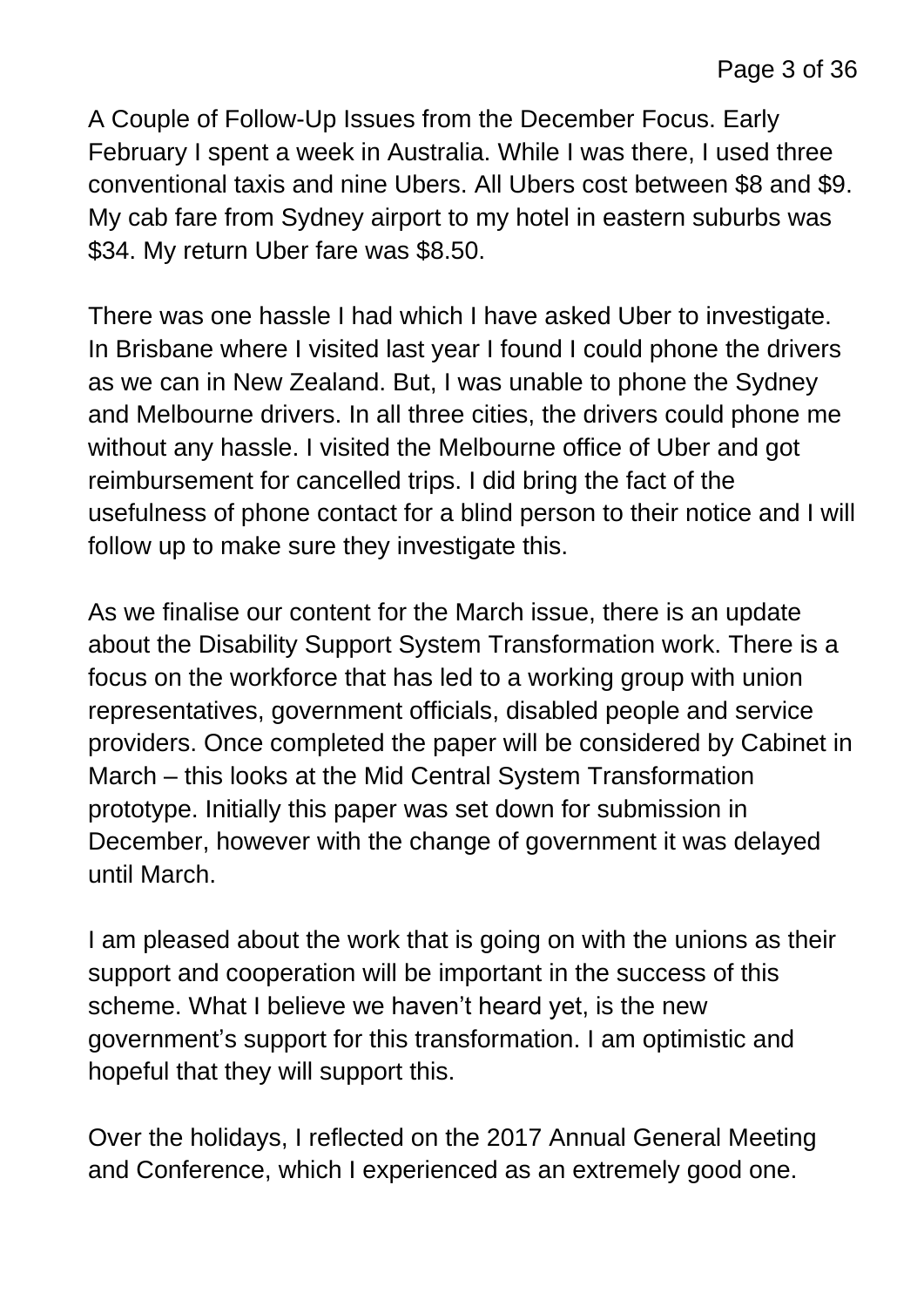It was good to see some young new faces and I am sure there are some future leaders amongst them. Amongst the presenters, my favourites were Paula Tesoriero Disability Rights Commission, and Sue Plowman from Auckland Disability Law. Their energy and vitality was good to experience. There was a very thought provoking presentation on some suggested changes to the governance and administration of Blind Citizens NZ, and I am sure the Board will address these. The AGM and Conference was well chaired by National President Jonathan Godfrey. He kept the business side short, and he kept it moving.

For me, perhaps the talks and lectures could be split over two half days, with business on the Friday night and Saturday afternoon. However, this is a minor detail.

I am glad the Blind Foundation's Constitution has been put to "bed". I am very pleased that there is a statement about "inclusiveness" in the Constitution. I would have liked to have seen a statement about the acceptance of "diversity" as I believe both Blind Citizens NZ and the Blind Foundation are more accepting of diversity amongst its members than they were ten years ago. Maybe the next update of the Constitution will include this.

In viewing inclusiveness, I would caution that in my opinion this applies to governance of the Blind Foundation and should not be exercised over management decisions. I have seen too many disasters when the two have been misunderstood and muddled. Twice in the last 20 years, I have taken a polarised position regarding governance of an organisation. Firstly with the Blind Foundation, and secondly with an Access radio station. At my tender age of 76, I now want a peaceful existence. It also gives me great satisfaction personally, that the Blind Foundation's Associate Member (elected board director position) has been done away with.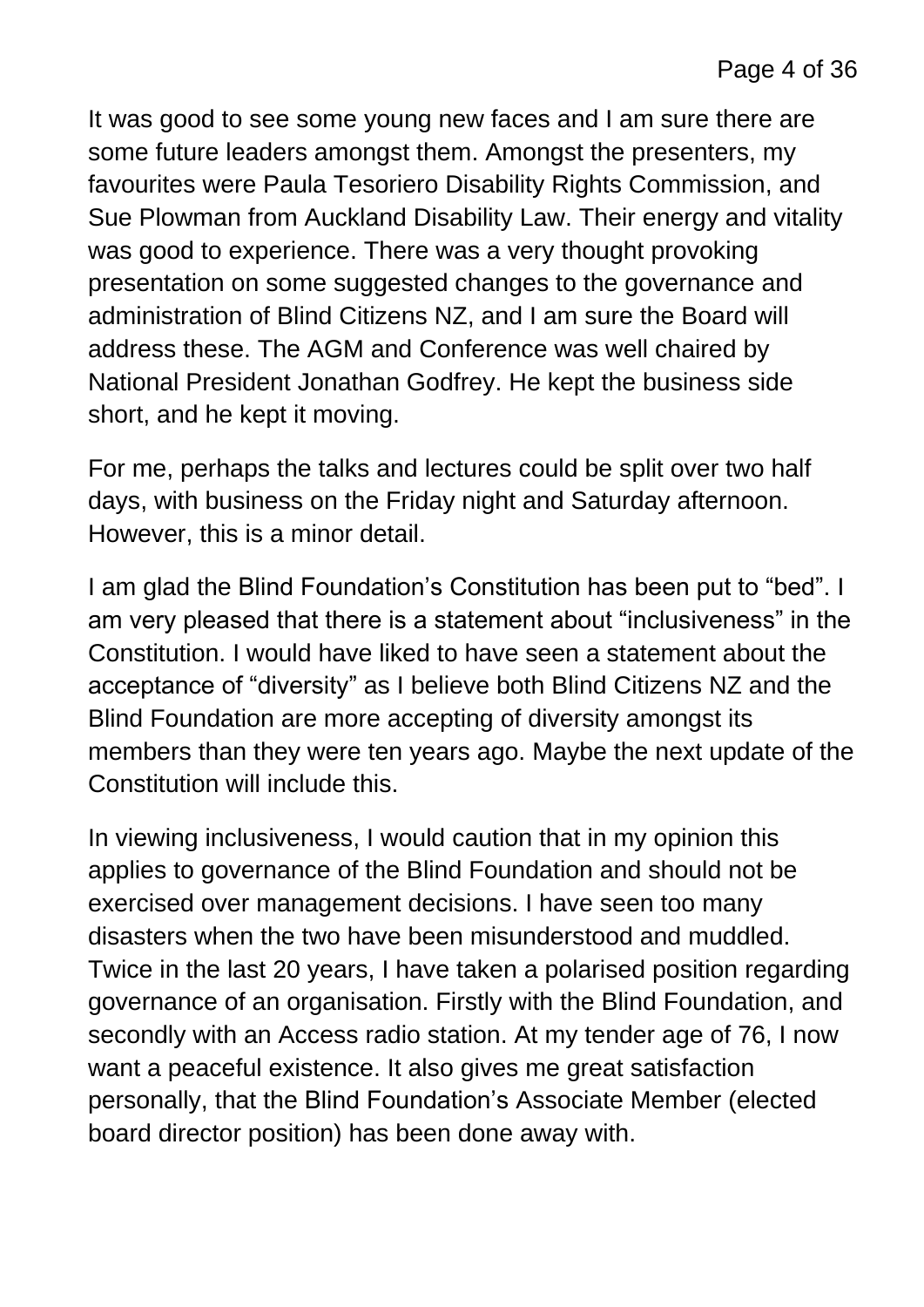Geraldine Glanville's article which appears later in this issue has some excellent comments regarding the Blind Foundation's Constitution. I commend this article to readers.

I also draw your attention to the excellent essay reprinted in this issue. William Wu, age 15, won the Onkyo Excellence Prize in 2017, for his age group. It is tremendous to see a young person being so positive about being blind and who is able to celebrate this. I hope to be able to publish more articles of this ilk.

Now, I have three films, which I strongly recommend to readers. These are:

- The Post: Starring Meryl Streep as the owner of the Washington Post, Streep deserves an Oscar for her performance, and in my view is way out in front. The film centres on whether to publish the Pentagon Papers, which were leaked to "the Post". The tension in the film is amazing, and there is good dialogue.
- Darkest Hour: This film concentrates on a very short period of Winston Churchill's Prime Ministership.
- Goodbye Christopher Robin: A film which demonstrates how the stories of Christopher Robin and Winnie the Pooh made the English feel good after the depression and torment of World War One. The film certainly gave me a different opinion regarding the author AA Milne. Christopher Robin certainly suffered over the portrayal that he was given by his parents.

Finally, I want to encourage members to write guest editorials. I look forward to getting such contributions. Submitters are encouraged to take into consideration that we have limited resources, coupled with space constraints. This imposes an approximate word-limit of 400 words which equates to approximately one page. Articles can be sent to our mailing address PO Box 7144, Newtown, Wellington 6242, or emailed to the editorial group at: [focus@abcnz.org.nz](mailto:focus@abcnz.org.nz)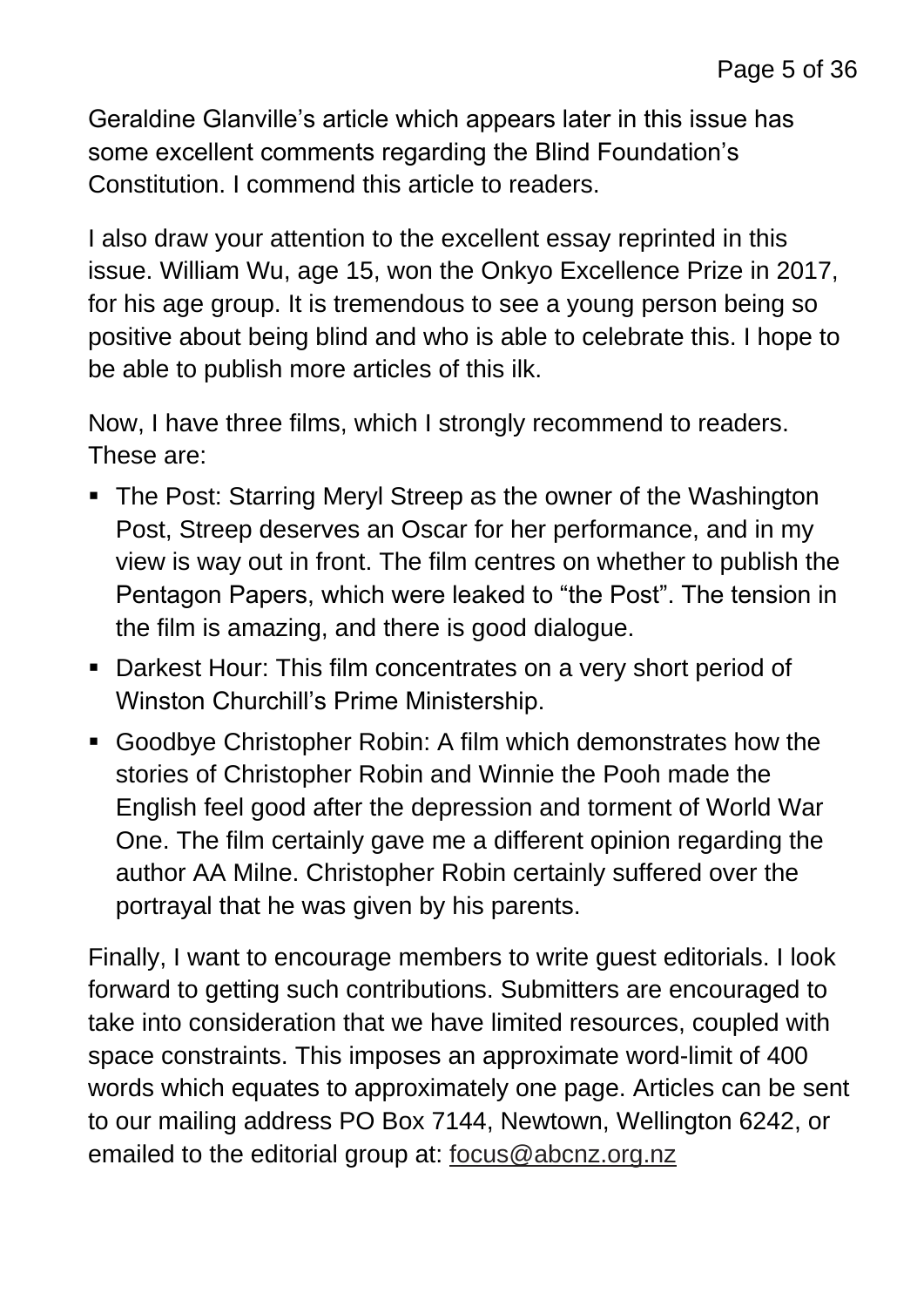### **Sorry, You Can't From Jonathan Godfrey, National President**

Perhaps the most frustrating two words I hear in life are "you can't" and the addition of the apologetic "sorry" seldom softens the irritation, hurt, and occasional anger that I feel duty-bound to suppress as often as I can manage.

It started back as early as I can remember. I don't blame my parents for their attempt to make sure I didn't continue to want something they thought was going to be beyond me in life. I don't blame the teachers and the school system for saying I couldn't do some things, but those times were in the past, and that is where that attitude should be consigned.

"You can't drive a car, Jonathan". (Ha! Just you try telling my kids that.) OK, backing the car out of the garage is a little different to the open road, and rest assured I have no intention of taking my wheels for a spin around the block. When I was a teenager, the prospect of not learning to drive at the same time as my friends was a minor irritation compared to the irritations of not being able to read when and where I wanted, or not being able to bat at cricket practice. I recall the surprise expressed by the captain of the local women's cricket team when I asked if I could come to practice with my girlfriend who wanted to play in the team. I still didn't get to bat, but bowling in the nets is a great way to avoid fielding. OK, the captain didn't say "you can't" but the surprise she expressed was a sure sign of her under-estimation of my ability or aspirations.

So how do we address this sort of under-estimation? Perhaps we need to ask how the attitude is formed; perhaps we need to ask ourselves if we are helping others form opinions by our own outlook on life; perhaps there are some within our community going over the top to prove ourselves as competent and capable as any sighted person around us.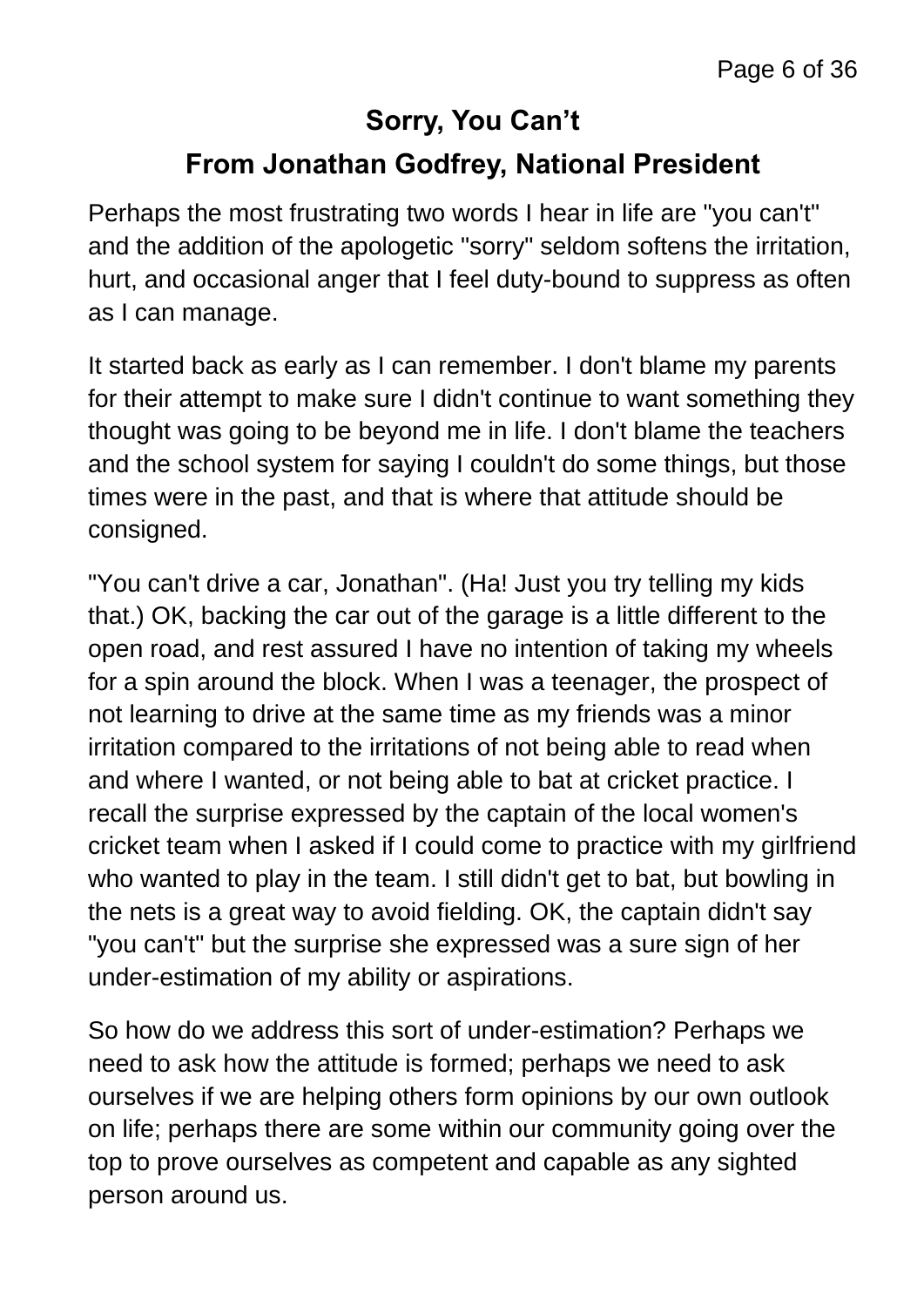Maybe we'll need to talk about this at our conference in October.

I know there are plenty of blind people who have put the hard yards in to excel in their chosen sport; I'm sure almost everyone can tell me about a blind person who has succeeded as a musician, but I wonder how many people out there really believe blind people can get a great job, raise a family, run a business, and so many other facets of life that are common for sighted people. At a personal level, it still surprises me that I was the first blind person to gain employment as a lecturer of statistics, and I mean in the world. I didn't set out to be the first, and I didn't work it out for years afterwards until the second person to do so said he hadn't found anyone other than me before him.

On reflection, my journey to becoming a statistician shows a history of the "sorry, you can't..." speeches happening for other possible careers and perhaps a little surprisingly, none of these speeches coming from the mathematics and statistics academics I was taught by at undergraduate and postgraduate levels. Did I strike it lucky? Well yes, but I also think my success owes so much to people who dared not to say "you can't..." with or without the "sorry". This isn't to say there weren't people who doubted me, but they expressed their ignorance, concerns, and fears in terms of questions that offered me a chance to show how I had met my challenges or what I could try to do if given an opportunity.

Over the last few years, my professional expertise have been called upon in working with Statistics NZ and the Office for Disability Issues in particular, as well as several other Government agencies, to discuss data and evidence to support decision-making to help make New Zealand a better country for disabled people. I've loved my chance to be both a statistician and an individual with personal experiences of blindness to call on, and I'm convinced the work done on the census questions about disability are an improvement on the past.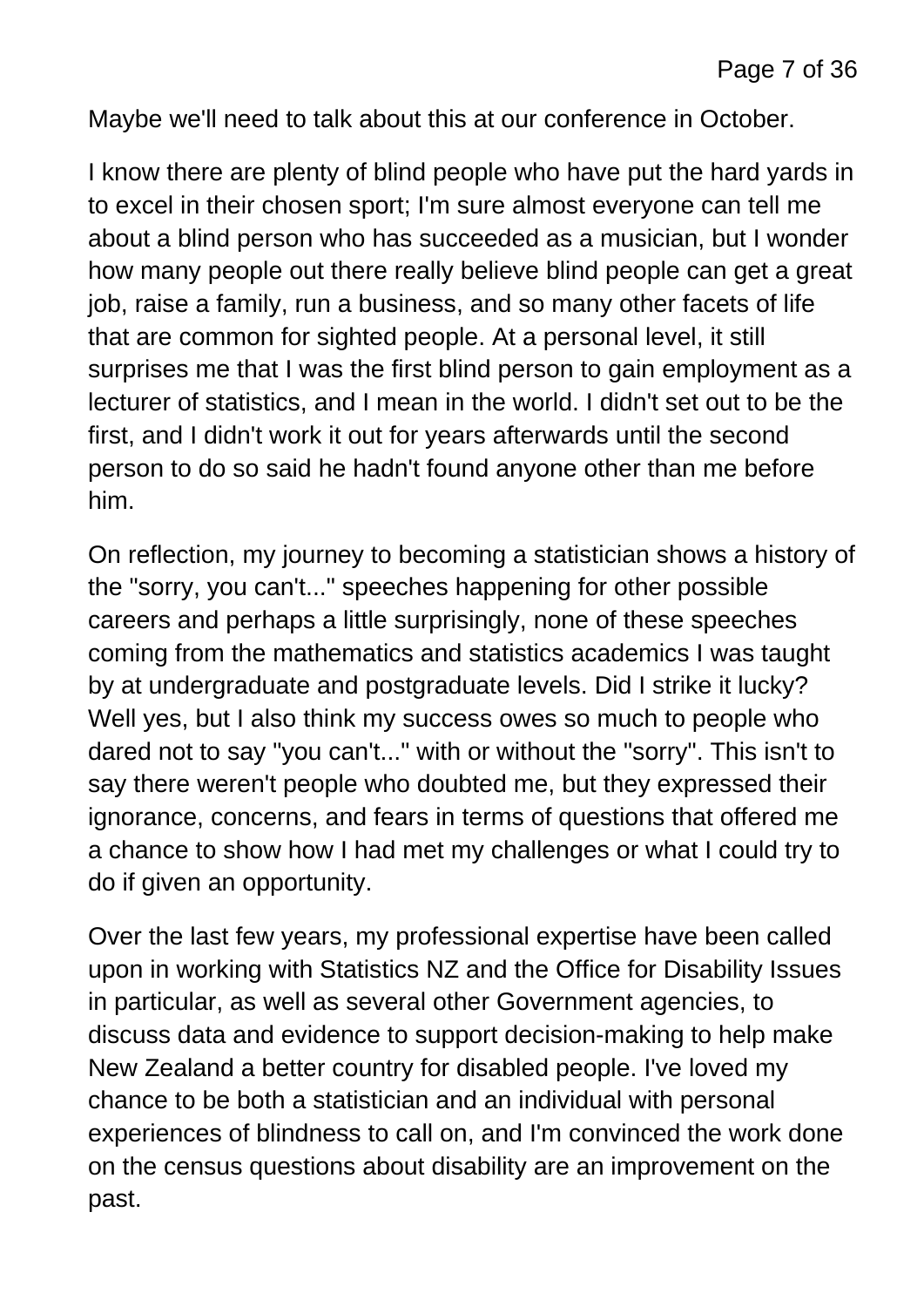I know there are great people working in Government that understand there is a need to do much more work to improve the lives of disabled people in New Zealand. The best of these people have worked with disabled people to understand what it is that we as disabled people need or want.

It's the week of the census as I complete this column. I'm gutted that the people that worked to plan the census this year have let disabled New Zealanders down by not adequately providing for all of our varying needs with respect to filling out the census. I'm well aware that many blind people will have had family or friends help them, either online or in print; others among us will have exercised independence by completing the census online, but anyone who does not have the confidence to use the online service or does not wish to answer the questions with friends or family for some reason could so easily have felt left out.

There is a cost of not engaging in the census, and I'm not just referring to the fines that can be imposed on people who did not engage. Our best chance to be counted as disabled people and have the impact of our disability measured has been placed at risk because the service offered by Statistics NZ was lower than was offered in previous years. I'm proud of the work put in by Blind Citizens NZ to work with Government officials to get a resolution and I hope that everyone reading this column did complete the census one way or another. We are assured that a review of the census will take place and that we as well as the other Disabled People's Organisations we work with, will get to share the experiences of our members with the officials.

A saying I've heard a lot over the last few years goes something like, "we only count what is counted, and if we aren't counted then we don't count". This message feels a bit more real this week than it did last year, but I will get those census forms filled in soon enough.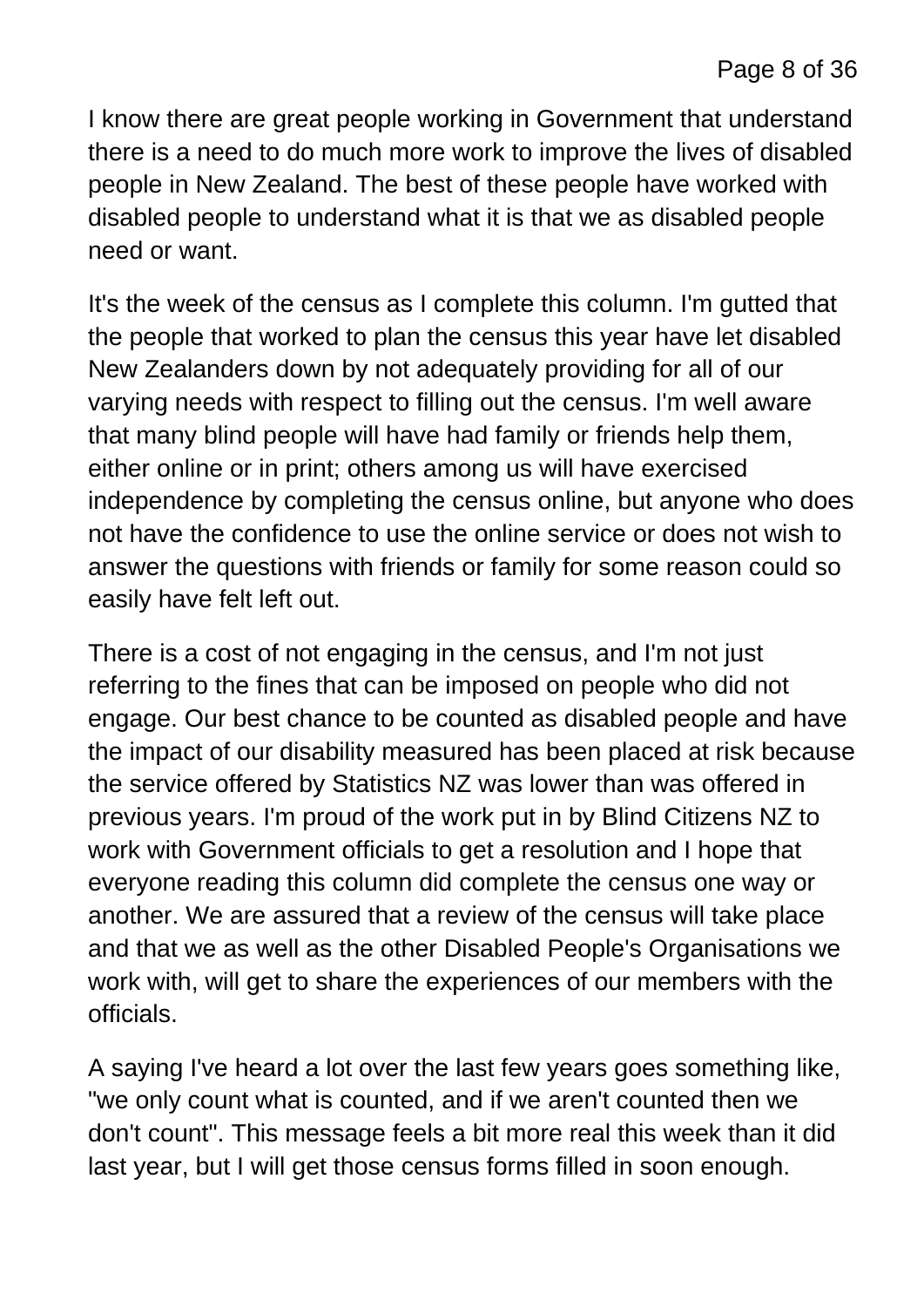I am absolutely confident that if we as Blind Citizens NZ had been asked how Statistics NZ could work with blind and low vision citizens, we would have given officials better advice than has been acted on in planning the 2018 Census. It is very difficult to go past the work done with the Electoral Commission five years ago to gain telephone dictation voting and make a comparison to the recent census planning. The Electoral Commission engaged with disabled people, including blind people, and our representative organisations. The Electoral Commission made sure the process of casting a vote was dignified, and that the options for doing so were an improvement on previous elections. Following the first implementation of telephone dictation voting in 2014 there was a review, with real disabled people involved, and minor improvements for the second use in 2017 were developed. In my view, the Electoral Commission set a standard for the right way to work with disabled people. Blind Citizens NZ will be part of the review of the 2018 Census, and I am confident that we will have a better outcome in 2023 as a consequence.

So, who will it be next that says "sorry Jonathan, you can't..." It won't be one of my kids; it won't be one of my friends, and I'm pretty sure my mum decided that these words were more often an invitation to try rather than a deterrent. There are still so many "you can't..." issues out there and so many of these are imposed on me and people like me by well-intentioned people who haven't actually taken the time to ask me if I can or whether I want to do something before making up their own minds. Our work at Blind Citizens NZ looks like being necessary for some time to come.

#### **Board Appoints Governance Review Panel**

At its 18 February 2018 meeting, the Board of Blind Citizens NZ appointed four members to its Governance Review Panel. Congratulations to Carolyn Weston, Aine Kelly-Costello, Donald Hunt, and Don McKenzie. On the Board's behalf, Geraldine Glanville, Convenor / Board Member will lead this work during coming months.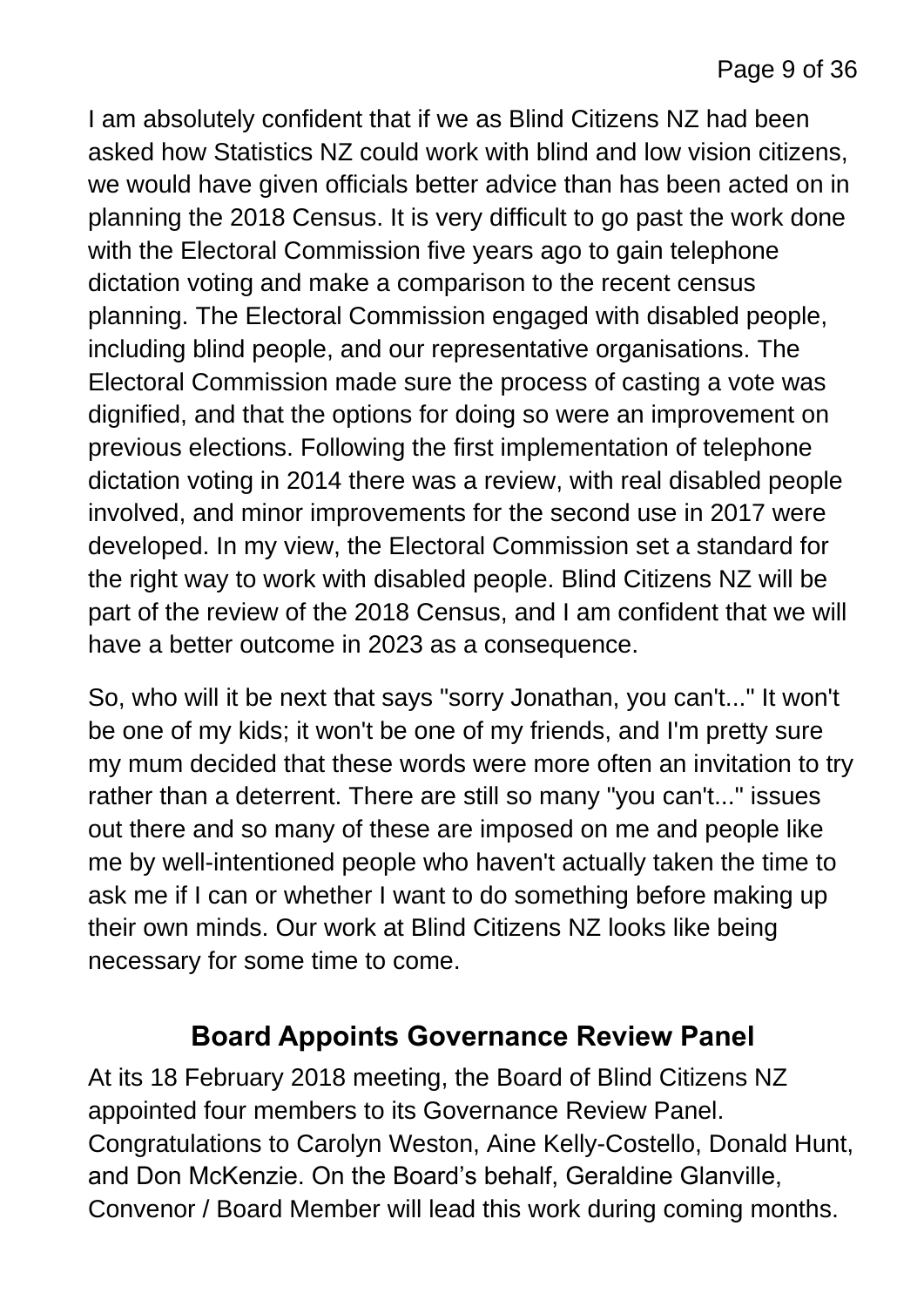### **First Release from the Governance Review Panel From Geraldine Glanville, Convenor**

The Governance Review Panel has reviewed a new set of objects to appear in Blind Citizens NZ's constitution when this is next revised. We are not necessarily recommending these as our final choice, but are interested in receiving your comments on them, both favourable and unfavourable.

Please note that the term "blind" will have received a broader definition earlier in the revised constitution, and will probably be similar to that in the Blind Foundation's constitution that ran: **"blind"** is the term used in this Constitution to describe those who regard themselves as either blind, vision-impaired, partially sighted, partially blind, deafblind, having low vision or in some other manner consistent with sight loss, but whose degree of sight loss qualifies them as a Member of the Foundation in terms of this Constitution;

#### For comparison, the current **Objects** are:

[Begins] In the exercise of its charitable nature and purposes, the objects shall be to promote in every way the interests and well-being of blind and vision impaired people within New Zealand, and in particular the Association shall have the right to:

- (a) advance and safeguard their interests;
- (b) advocate for their economic, cultural and social advancement by such means as better education and training facilities, wider employment opportunities and improved welfare services;
- (c) promote co-operation, consultation and peer support among them;
- (d) take such action in any emergency as may be necessary in their interests;
- (e) co-operate and affiliate with other charitable organisations in New Zealand and international organisations of and for the blind;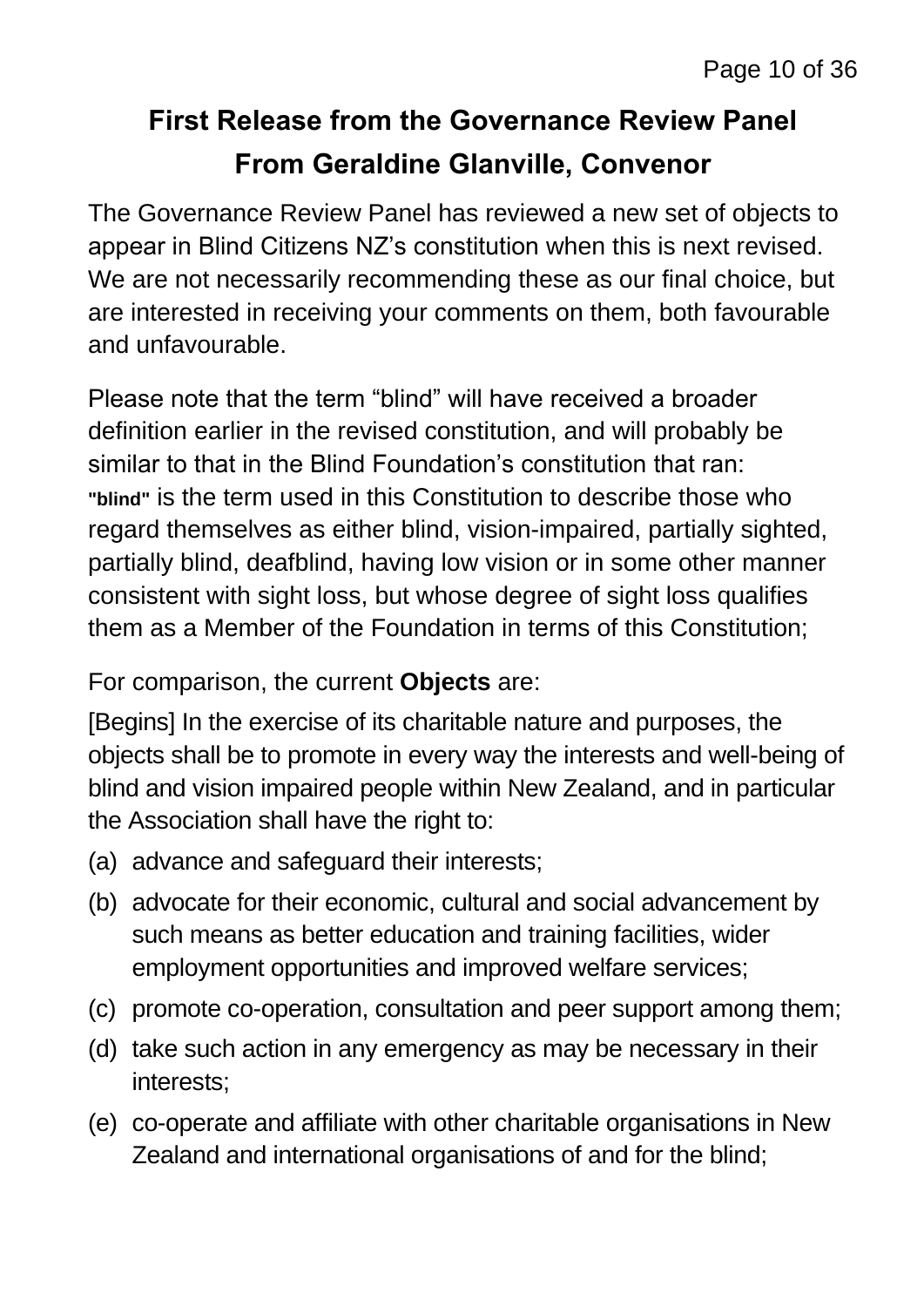- (f) encourage and promote full participation and equal opportunity in the life of the community;
- (g) advocate for the right to self-determination, dignity and full participation in society;
- (h) design, formulate and implement policies, programmes and services for their benefit;
- (i) monitor, evaluate, and review all policies, programmes and services developed by others for their benefit;
- (j) monitor pertinent legislation and rulings, and make submissions;
- (k) develop an informed public opinion about, and stimulate community interest in, blind and vision impaired people;
- (l) provide links with blind and vision impaired people throughout New Zealand. [ends]Ends.

The proposed new **Objects** are as follows:

[Begins] Blind Citizens NZ is a charitable organisation of blind people in New Zealand who choose to speak out on our own behalf. We uphold the aims of the United Nations Convention on the Rights of Persons with Disabilities, the purpose of which is to "promote, protect and ensure the full and equal enjoyment of all human rights and fundamental freedoms by all persons with disabilities, and to promote respect for their inherent dignity". Consistent with social justice, and in aspiring to achieve an Accessible, equitable and inclusive society for all members of the blind community in New Zealand, we advocate for and actively pursue the following objects:

- Full participation in the economic, political, social and cultural life of the community;
- Equal opportunities to engage in education, training, employment, and cultural and leisure activities;
- Blind-friendly streets, public transport services and facilities designed for public use;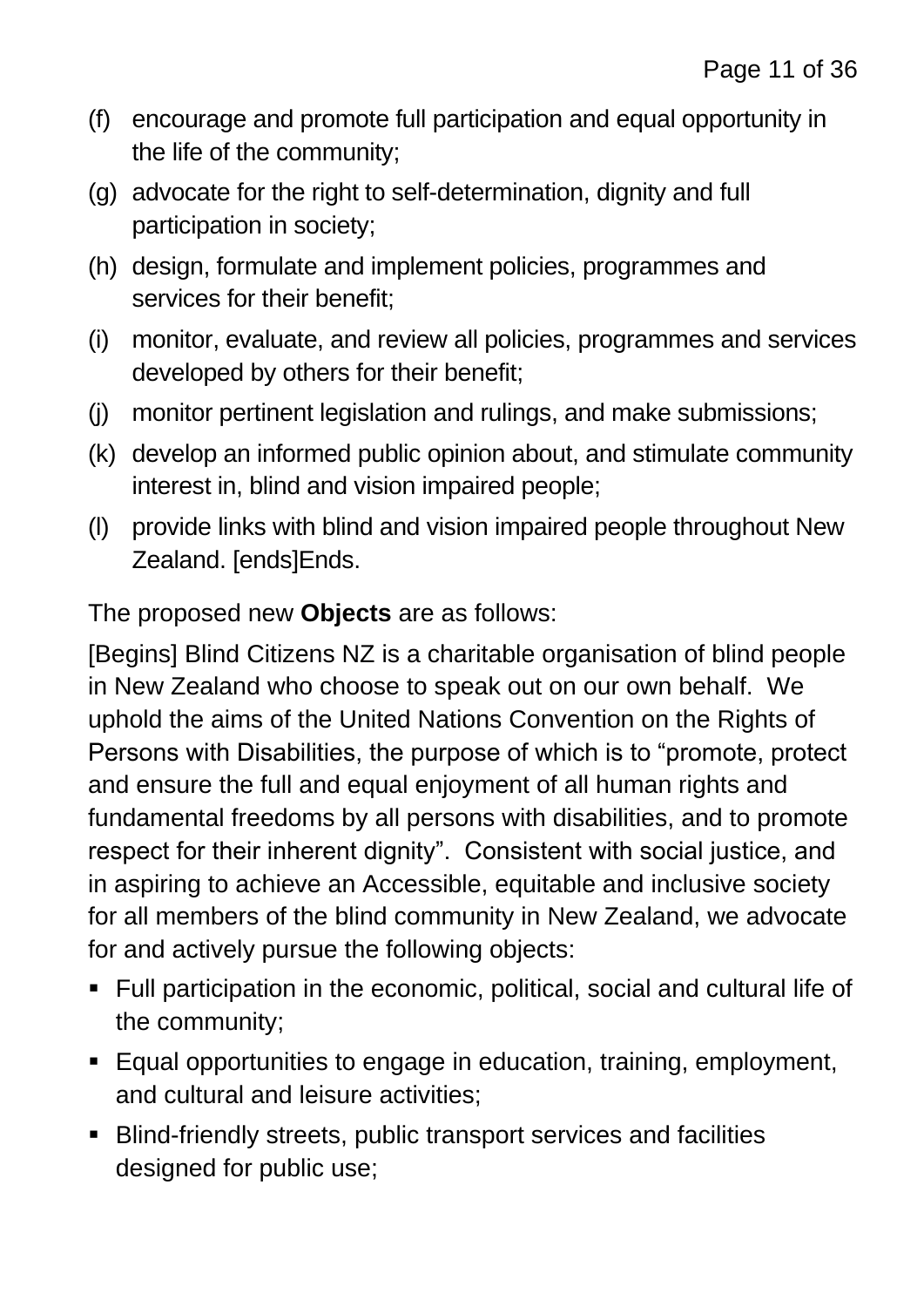- The right to access publicly available information in a form that compensates for our lack of sight;
- Our right to independently cast a secret vote in elections;
- Blindness-related services that enable us to approach everyday life with independence, confidence and dignity;
- **F** Technology and telecommunications that accommodate our blindness-related needs;
- Self-determination, including the right to be consulted on and involved with those decisions that affect us;
- **IMPROVED COMMUNITY Education and awareness of both our needs** and capabilities;
- **Training, support and experience in leadership and advocacy for** our members;
- A positive and inclusive culture that encourages and values member participation, social interaction, peer support and the sharing of information and advice;
- Tangible and practical outcomes from collaborative efforts with our disability and social service sector partners to secure a nondisabling society for all;
- Active support for the causes of blind people throughout the world;
- Acknowledgement of the Treaty of Waitangi and its application in the work of Blind Citizens NZ;
- All other things as are incidental to, or which may assist with the attainment of, any of the above objects. [Ends]

If you have online access, please send your comments directly to: [Grp-blindcitizensnz@yahoogroups.com](mailto:Grp-blindcitizensnz@yahoogroups.com)

Otherwise, please contact Rose Wilkinson Executive Officer at National Office via phone or post at:

**Phone**: 0800 222 6940 selecting option 2 from voice-interface; **Email**: [rwilkinson@abcnz.org.nz](mailto:rwilkinson@abcnz.org.nz)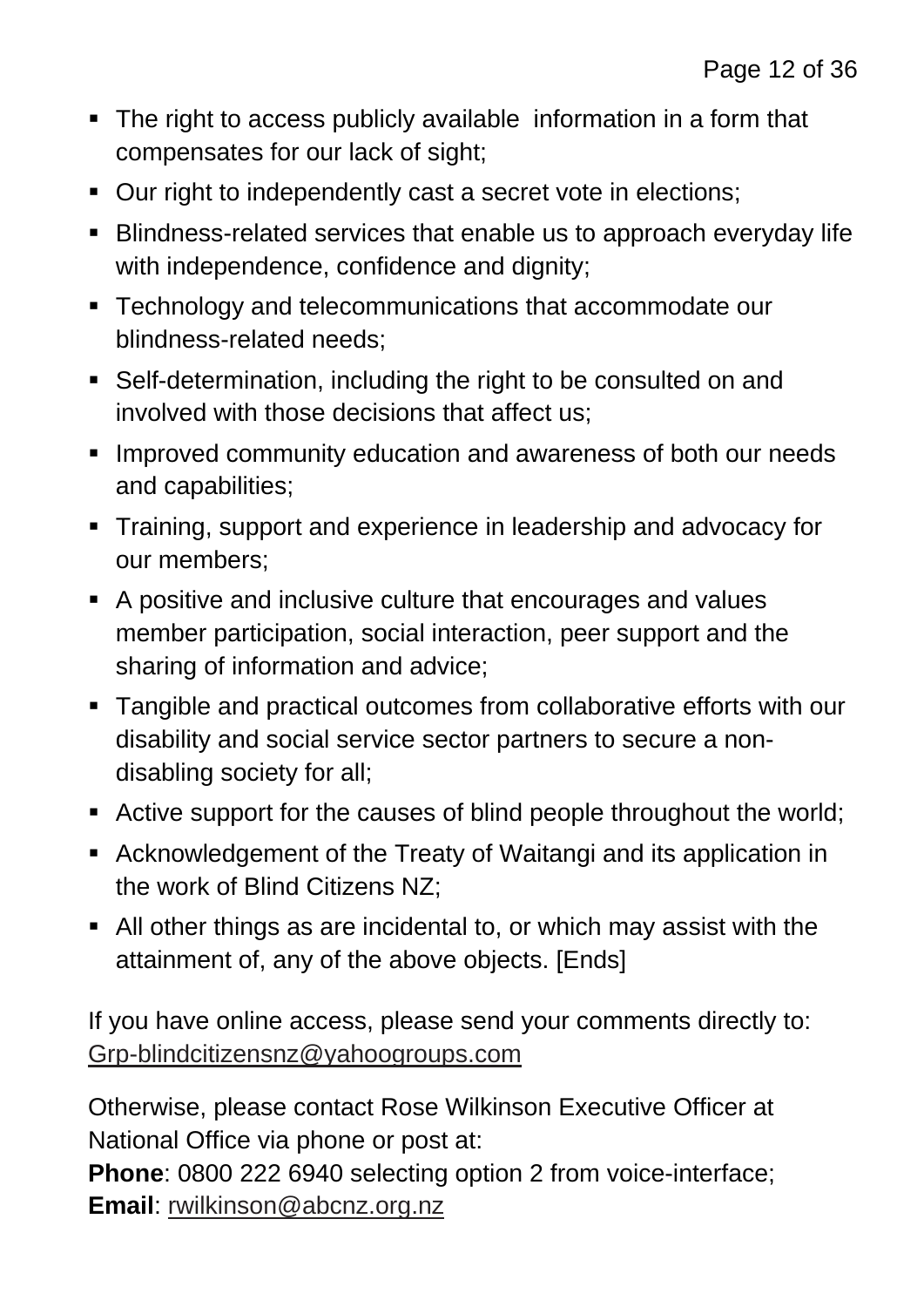### **2018 Annual General Meeting and Conference Raising Expectations: is blindness defining who we are? From Rose Wilkinson, Executive Officer**

We publicised in the December 2017 Focus issue, the Board's decision to hold this year's AGM and Conference at the Brentwood Hotel, Wellington. If you haven't thought about coming along, perhaps now is the time to start planning to be in Wellington for this year's three-day event (Friday 5 to Sunday 7 October). Registration forms will be available by the time this Focus issue reaches you. You can get these from our National Office, website, branches or network coordinators.

To support members avoid making a large payment all at once, and who want to come, we once again offer a payment plan to suit your budget. This means you can make regular payments so that your time at the Brentwood hotel is paid for before the AGM and Conference starts on 5 October.

The Board will decide when it meets in April, whether this year, it can once again offer a financial subsidy to first-time attendees. The outcome will be publicised as soon as practicable once the Board has reached a decision.

Last but not least, there is still a little time to offer suggestions for speakers and topics. Do send your ideas through to National Office.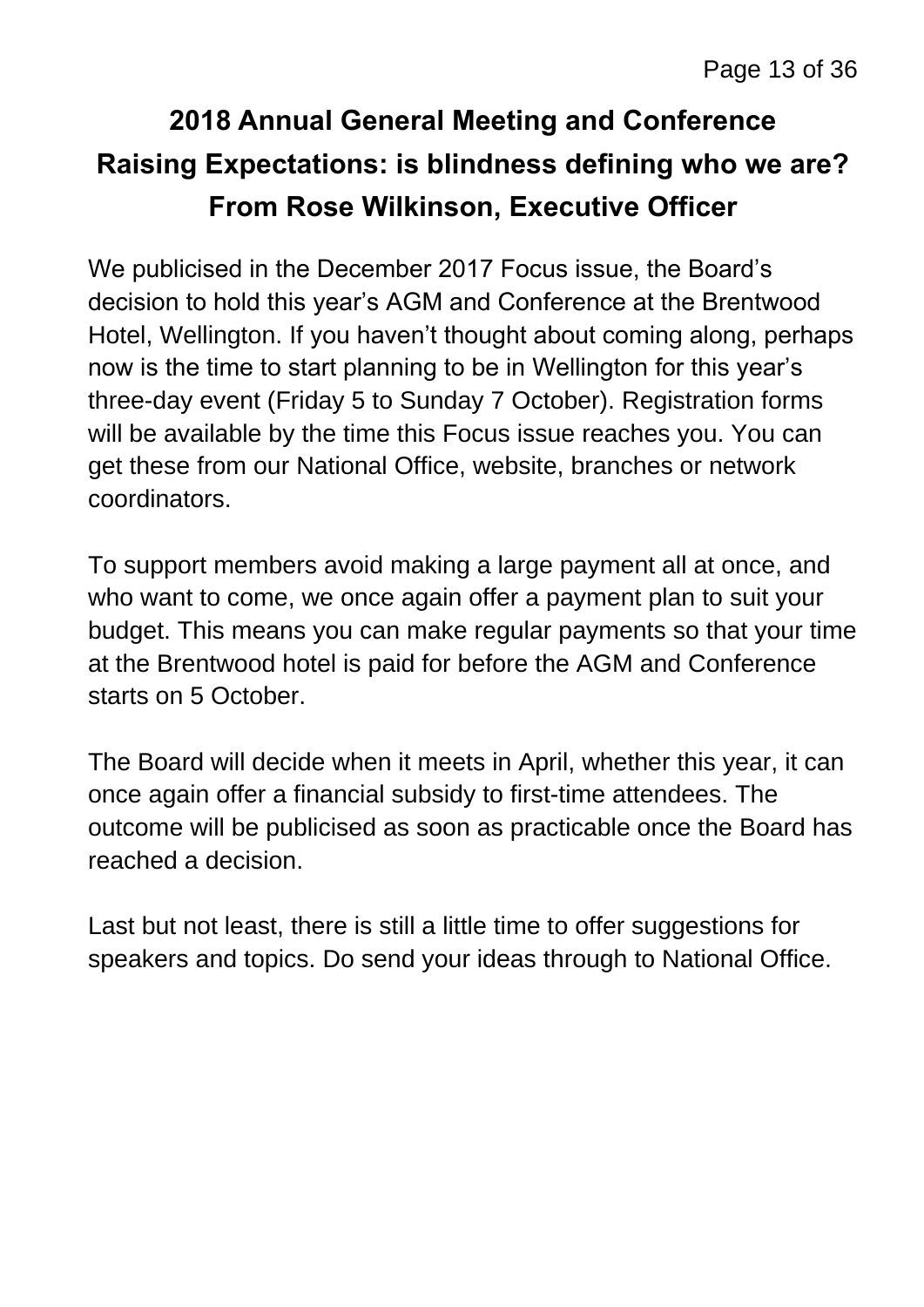### **Is Braille or Employment one of your Passions? Consider putting your expertise and knowledge to use Support Blind Citizens NZ make a Blind Bit of Difference**

Blind Citizens NZ has representative positions on several national organisations. When the terms of office for these positions fall due, or there are resignations, the Board determines what its approach will be. When a term of office is coming to an end, the Board will decide whether to reappoint the incumbent, or publicise the position. When publicised, unless otherwise notified by the incumbent and/or they have served the maximum term set by the respective organisation, they may submit a further expression of interest. The Board resolved at its 2017 Annual Planning Meeting, that positions that fall due this year would be advertised.

Representative positions on the Workbridge Council and The Braille Authority of New Zealand Aotearoa Trust, are now publicised. **Expressions of interest from financial Ordinary (voting) Members of Blind Citizens NZ** are called for. These must be received no later than 4pm, Thursday 31 May 2018. Members interested in either of these representative positions should request the position description for the role they intend to express interest in i.e. these outline all requirements, attributes etc., whereas an overview only is provided in in this Focus issue. Fundaments requirements for each of the two positions follow.

**1. Workbridge Council:** Paula Waby has represented Blind Citizens NZ on the Workbridge Council since 2015. It was with regret that the Board received at its February meeting, her resignation for personal reasons. The Board is keen to hear from members interested in this role which involves attending approximately three one-day meetings per year in Wellington (all actual costs paid). The term of office is determined by the Board on a case-by-case basis.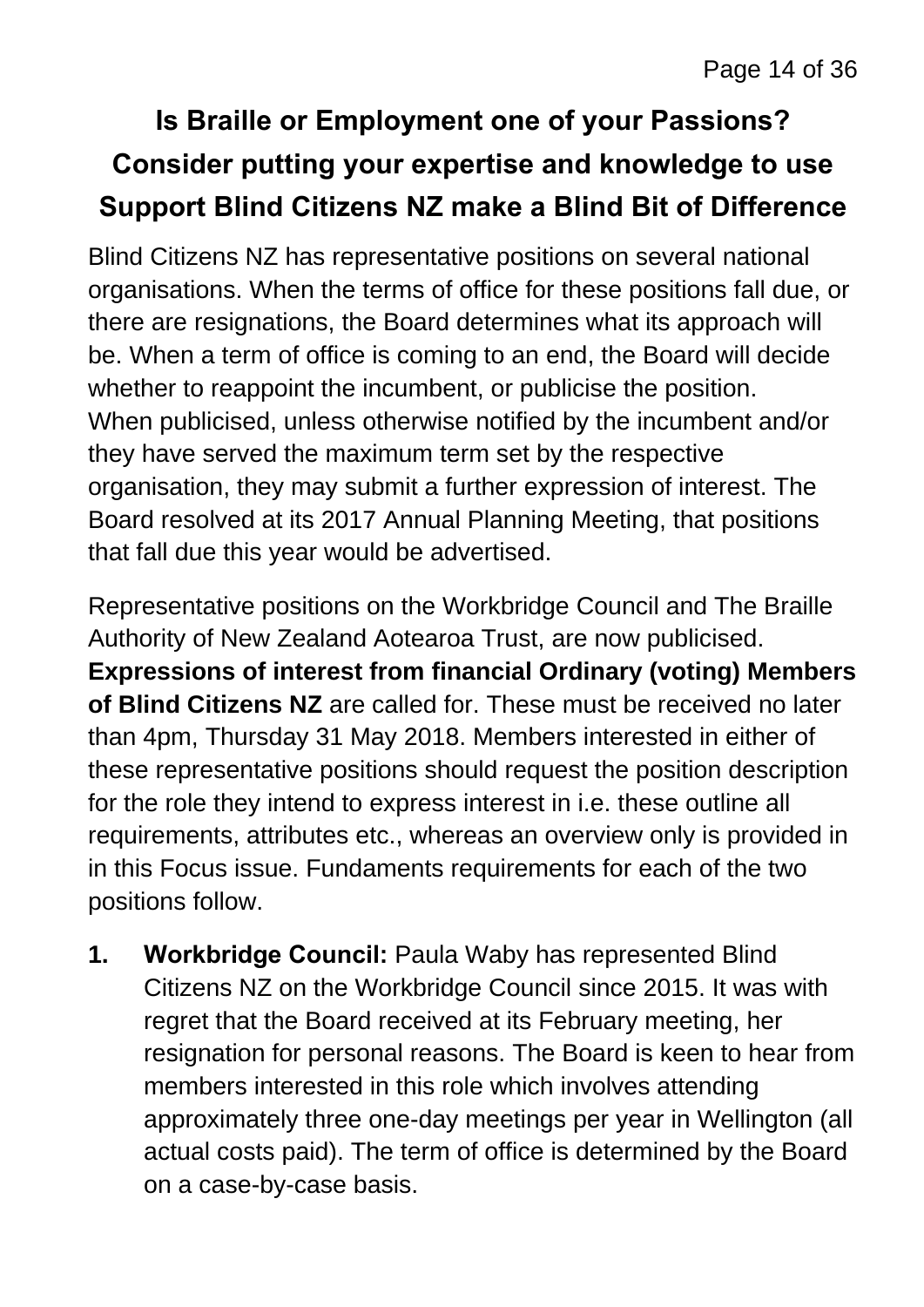You may be suited to this role if your extensive skills and expertise include knowledge and understanding of the following:

- the disability community in general;
- **EXTERN** barriers to employment and the challenges experienced by blind and vision impaired job-seekers, and those in employment;
- vocational services and funding opportunities available for disabled job seekers and those in employment; and
- the UN Convention on the Rights of Persons with Disabilities.
- **2. The Braille Authority of Aotearoa New Zealand Trust (BANZAT):** The three-year term of office for this position falls due this year. Paula Waby has represented Blind Citizens NZ since 2012 and is not seeking reappointment.

Blind Citizens NZ will give preference to prospective appointees who can demonstrate competence and/or are suitably qualified in a minimum of three of the following:

- Is a touch reader of contracted braille and relies on braille as their primary means of literacy;
- Is the holder of either a Trans-Tasman Braille Proficiency Certificate, a Braille Writer's Certificate, a Braille Proficiency Certificate, or an equivalent qualification as determined by the Board of Trustees from time to time;
- Has a sound knowledge of technical aspects of codes, e.g. mathematics, music, foreign language;
- Has an understanding of international attitudes and standards;
- Has had three years' experience in either braille transcription or braille teaching.

Whichever position you might be considering, your expression of interest should identify the strengths, expertise, knowledge and attributes you bring.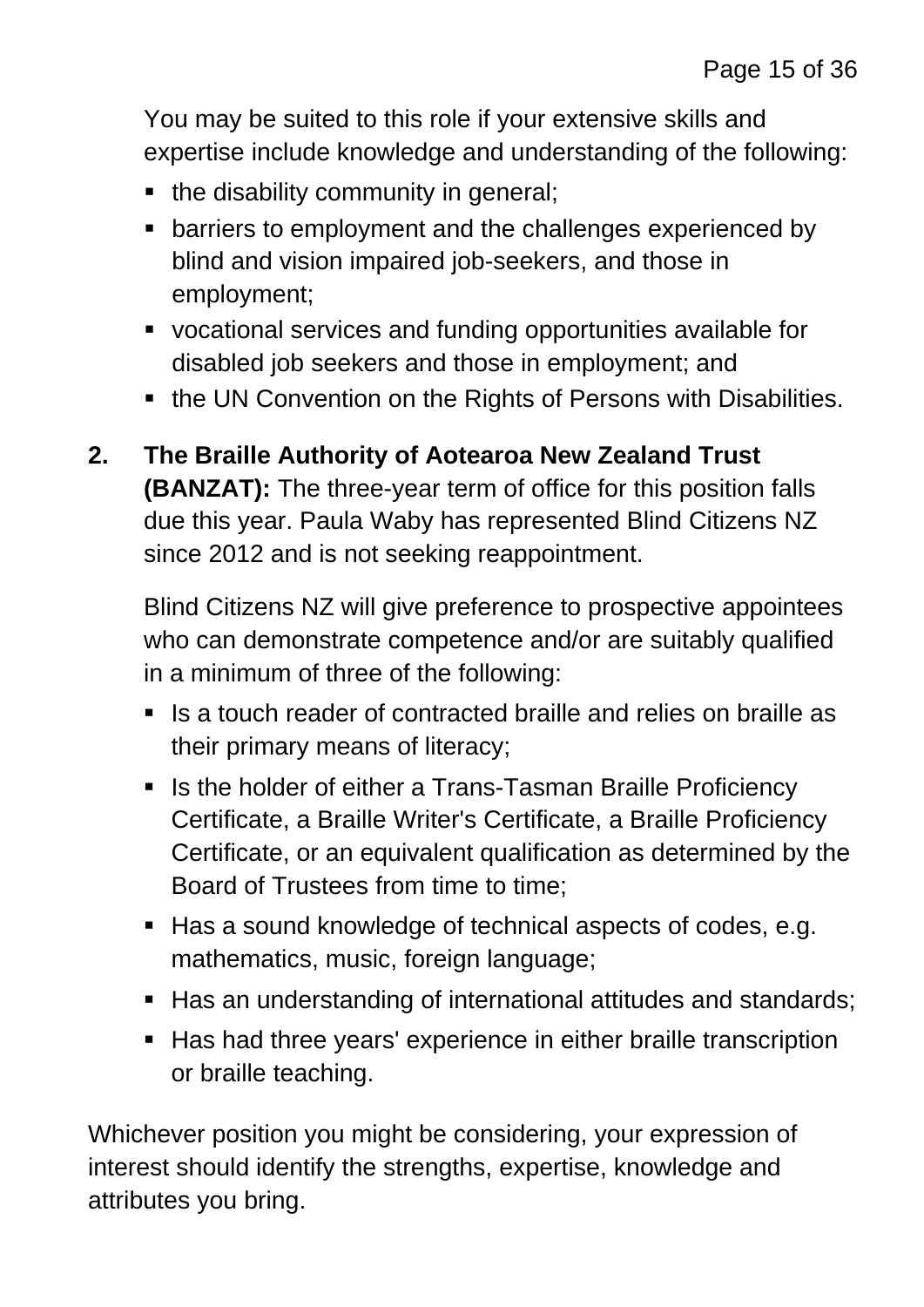Requirements etc., are set out in the respective position description. Anyone interested in finding out more about either of these positions, please contact the Executive Officer Rose Wilkinson at National Office (contact details at the end of this Focus issue). Expressions of interest / applications should be received no later than 4pm, 31 May 2018, for the attention of the Executive Officer via: **Email**: [admin@abcnz.org.nz;](mailto:admin@abcnz.org.nz) or **Post** to PO Box 7144, Newtown, Wellington 6242

### **Member-at-Large Vacancy - Extra Ordinary Election From Rose Wilkinson, Returning Officer**

Blind Citizens NZ is conducting an extra-ordinary election to fill a Member-at-Large vacancy. The vacancy happened when Paula Waby was elected as World Blind Union Representative. Her Member-at-Large position then became vacant. The term of office for the vacancy concludes at the end of the 2019 Annual General Meeting and Conference. The Board has the delegated authority to set its own timelines for an extra-ordinary election. This means timelines can vary to those of scheduled elections and may be less generous. Notification of timeframes to fill the Member-at-Large vacancy follow:

- **Nominations close: 4pm, Thursday 19 April 2018.**
- Distribute ballot material: Thursday 10 May 2018.
- **Voting closes: 4pm Thursday 7 June 2018.**
- Vote-counting: Friday 8 June 2018 (time to be confirmed).

In addition to the dates provided, there are key factors for members interested in standing for election to fill this Member-at-Large vacancy, to be aware of.

**Eligibility requirements**: You are eligible to be nominated provided you have been a financial Ordinary Member of Blind Citizens NZ for no less than 24 full months measured cumulatively during the period of five consecutive years ending on the closing date for nominations.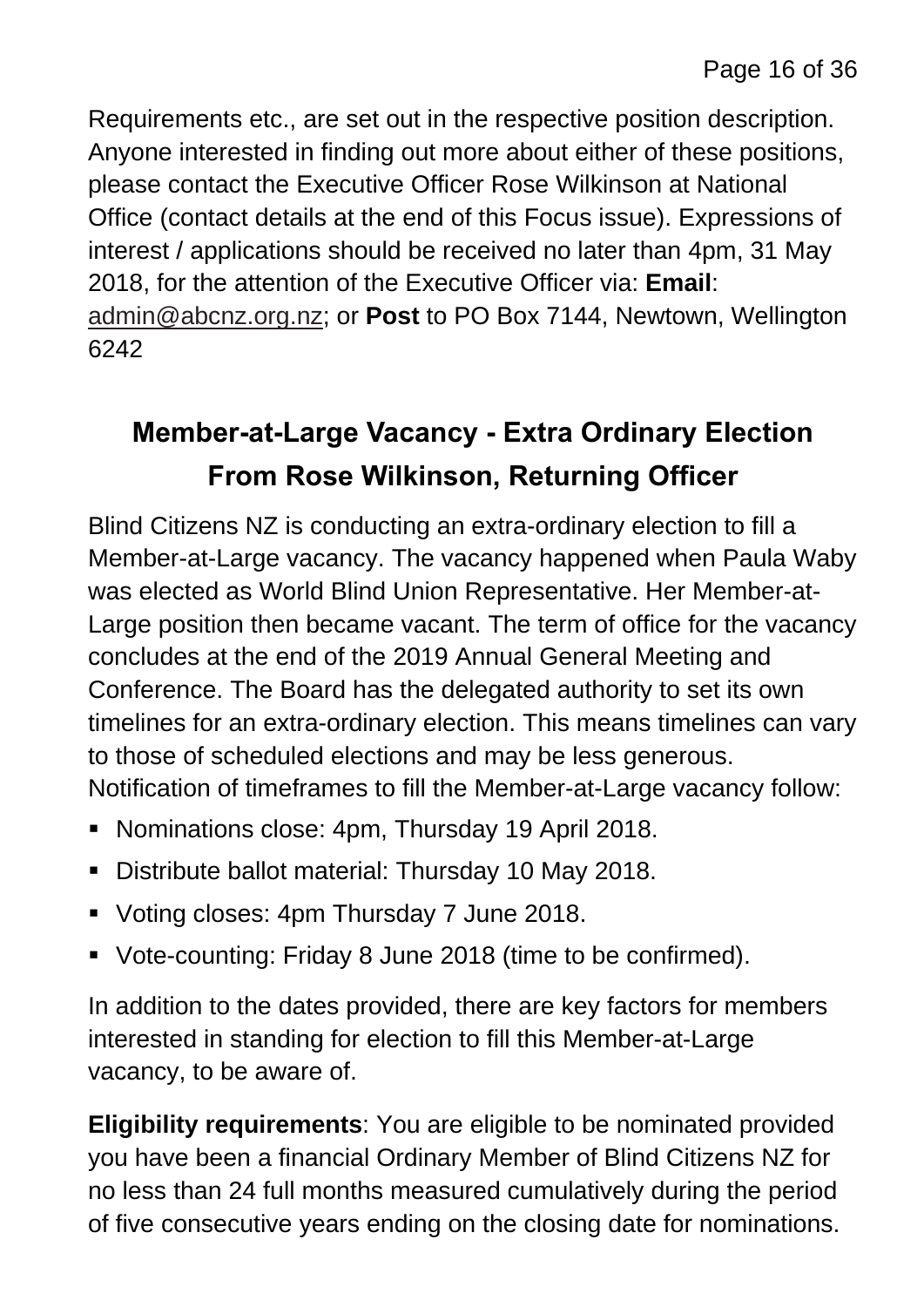**Nominations**: the person being nominated will need two financial Ordinary Members to support their nomination. One will "move/propose" and the other will "second" the nomination. Each of the three people involved is required to sign the paper nomination form. Email procedures similarly require each of the three financial Ordinary Members to confirm their role in the nomination process. When the email procedure is chosen, candidates are required to contact the Returning Officer prior to commencing this process. This is important for there are instructions unique to the email procedure that must be followed i.e. the email process mirrors as closely as possible, requirements for the paper-based option.

Candidates are required to submit their CV (supporting information and a position statement) to the Returning Officer, with their nomination. Familiarity with CV requirements, and the role and responsibility of Board Members can be achieved by obtaining pertinent information. This is available on Blind Citizens NZ's website, and/or upon request from National Office (contact details located at the end of this Focus issue).

**Nominations** close and must be received and in the hands of the Returning Officer by **4pm Thursday 19 April 2018**. These can be sent to the Returning Officer via any of these options:

- **Post**: Blind Citizens NZ, PO Box 7144, Newtown, Wellington 6242;
- **Fax**: 04-389-0030;
- **Email**: [election@abcnz.org.nz](mailto:election@abcnz.org.nz)

**Will there be an election:** If there is more than one nomination to fill the vacancy, an election will be held. If only one nomination is received, no election will be required. The successful candidate will be elected unopposed and commence in the position immediately.

**Election Information**: If an election to fill the vacancy is required, ballot material will be distributed to financial Ordinary Members by Thursday 10 May 2018.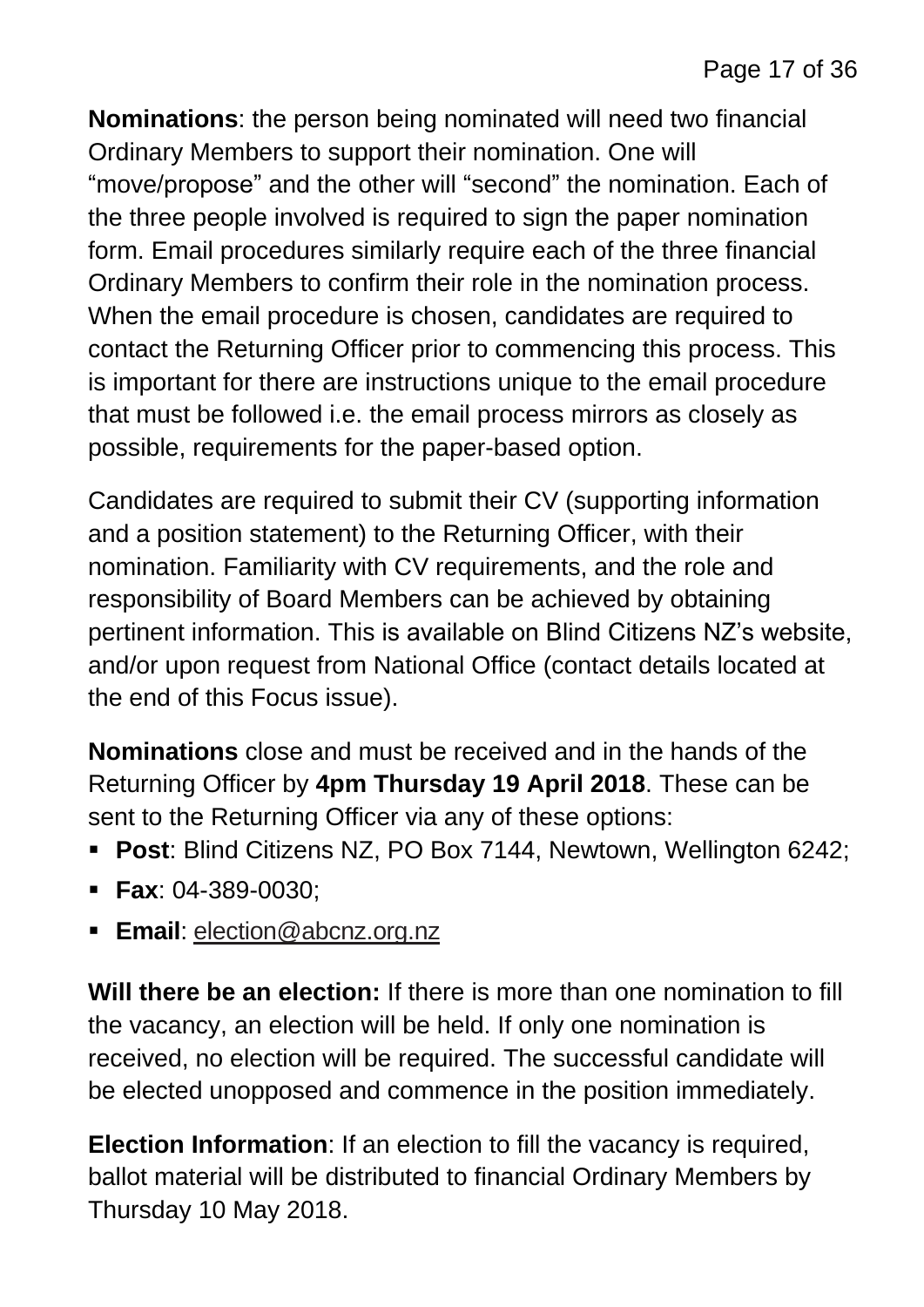Blind Citizens NZ has several options available for members to participate in our election processes. You choose how you receive your election material, and how to cast your vote. Election (ballot) material informs you about candidates standing for election. This is available in the following options: large print, audio (CD), braille, by email, and via our National Feedback Line on the Blind Foundation's Telephone Information Service (TIS).

If you are in any doubt about what your preferred communication option for elections is, please contact our national office to check soonest. You can then make changes if you need to.

**Casting your vote:** the way you vote can be different from the way you receive your election (ballot) material. When casting your vote, you have three options from which to choose. You can vote using the large print ballot form, the braille ballot option (braille voting cards), or TIS. If you currently receive a large print voting paper and you are unable to cast your vote independently, you are encouraged to give TIS a go. TIS offers you an independent and empowering voting experience. You independently access information about all of the candidates, and you cast your vote. As there can be unexplainable delays with mail, TIS is a more reliable option that ensures your vote is received by the due date. Voting closes **4pm, Thursday 7 June 2018**.

### **Blind Citizens NZ Prestigious Awards Call for Nominations**

Annually, the Board calls for nominations for its most prestigious. These being: Beamish Memorial Award, Extra Touch Award, and the Johnston Cup for Leadership. Criteria for each award are provided and should guide your thinking towards making a nomination. For each of these three awards, only financial Ordinary (voting) Members of Blind Citizens NZ, branches, may make nominations.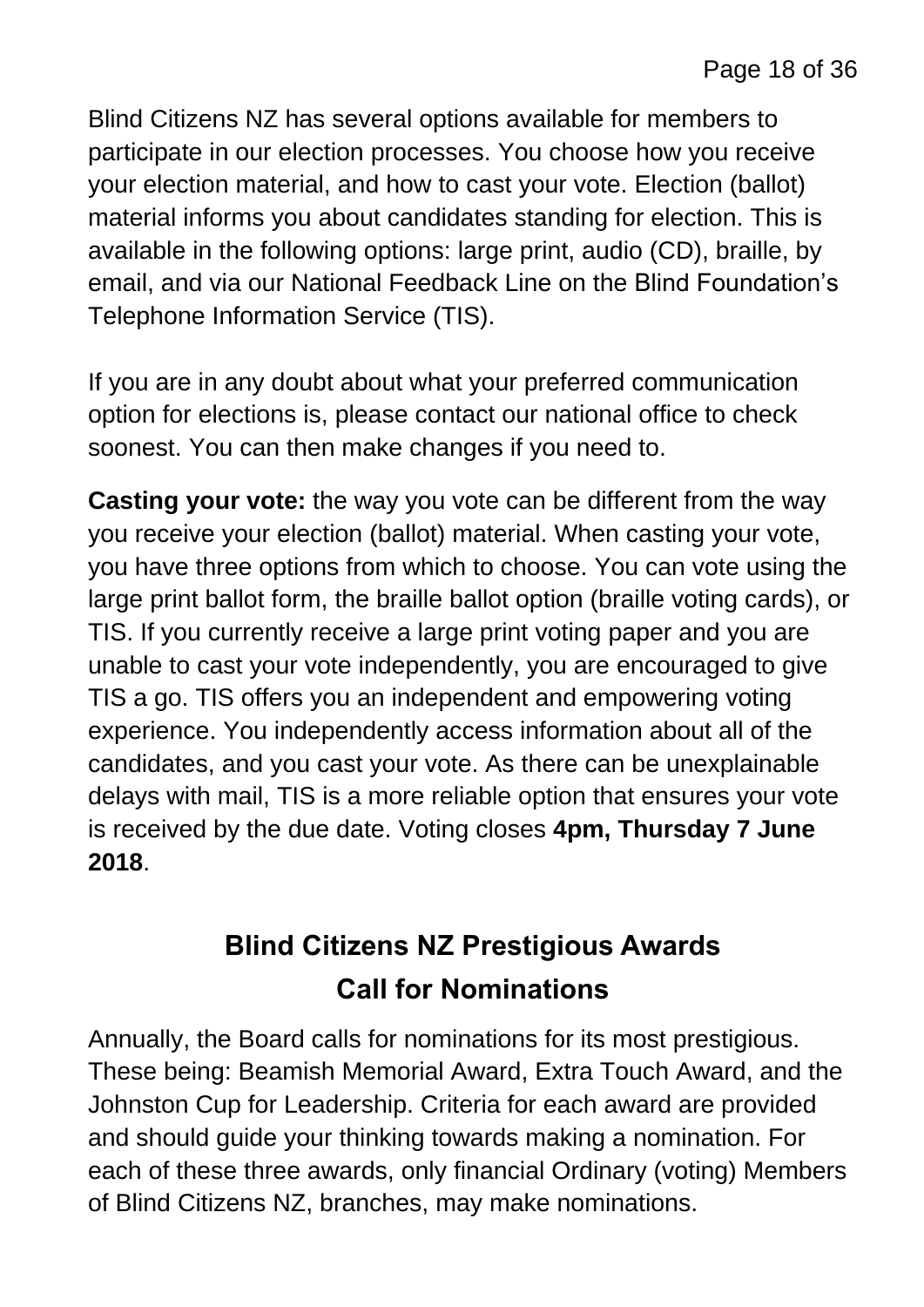Nominations should be sent to the National Office for the attention of the Executive Officer (details are located at the end of this Focus issue). The close of nominations is advised in conjunction with each of the awards. Consistent with the Board's approach to these awards, the element of surprise is paramount. This means the Board's decision for all awards remains confidential irrespective of whether or not an award is to be presented. The Board encourages members and branches to pop on your respective thinking caps…

**Beamish Memorial Award**: The Beamish Memorial Award is the single most prestigious award that Blind Citizens NZ has the honour and privilege of bestowing on anyone within the organisation. It can only be awarded to an Ordinary Member of Blind Citizens NZ who has made an outstanding contribution to society in their particular field of service to the community. If you know of someone who meets this criteria, and whose outstanding efforts you believe should be recognised, then please do take advantage of this opportunity. The name of the person being nominated, their contact details, along with information and reasons in support of the nomination are needed. **Nominations close and must be received at Blind Citizens NZ's National Office by 4pm, Thursday 30 August 2018.**

**Extra Touch Award:** This esteemed award is aimed at recognising an individual or organisation where, as part of the process of catering to the general public, an outstanding contribution is made towards improving access or services to blind and vision impaired people. Opportunities to recognise contributions in this way are diverse and include access to information, society, technology, transport and pedestrian safety, everyday equipment, educational, vocational or recreational opportunities, shops and customer service, and services in general.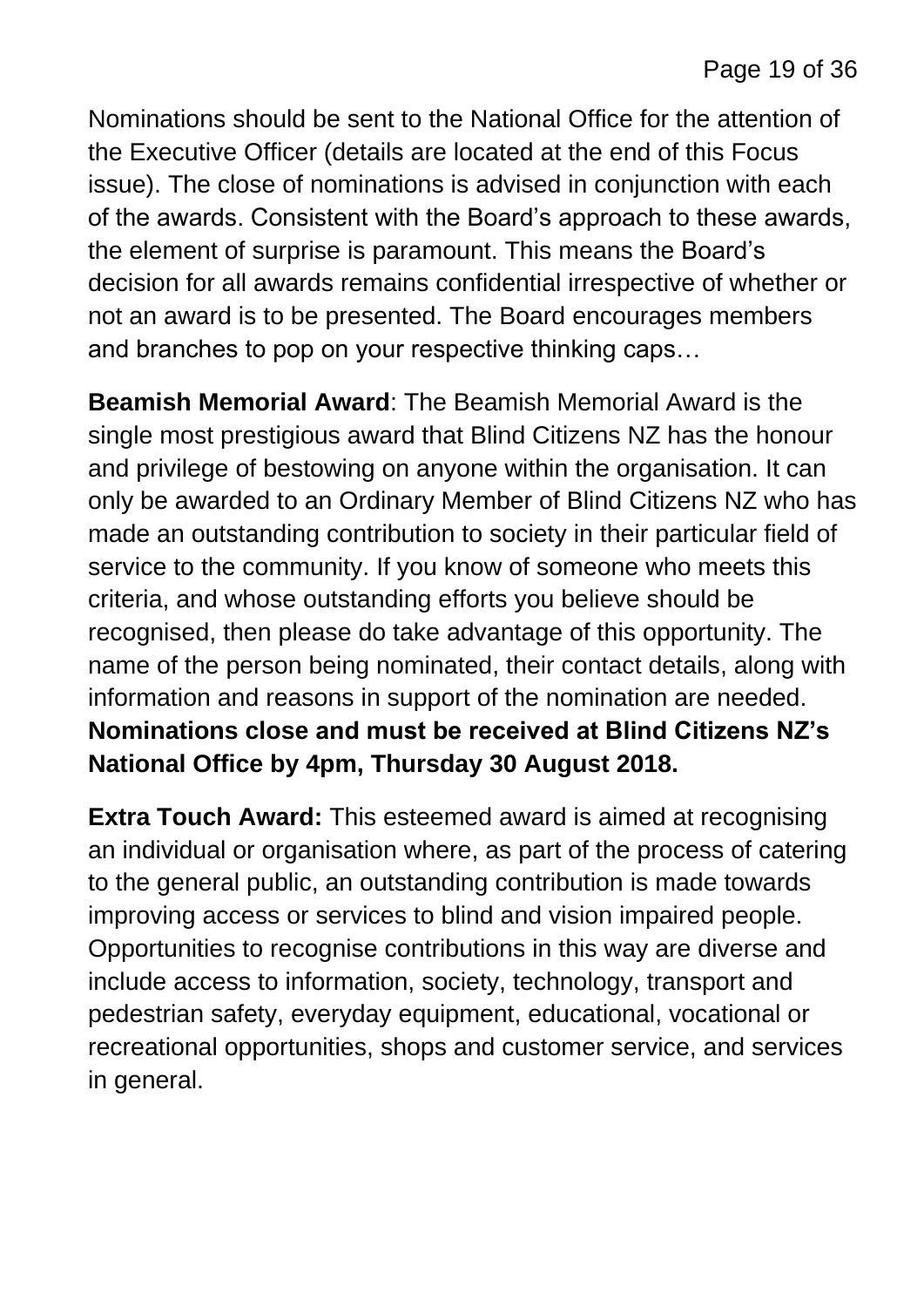Nominations must include the nominee's name, their contact details and information that mirrors with and responds to criteria for granting the Extra Touch Award. These must be received at the National Office of Blind Citizens NZ by **4pm, Monday 2 July 2018**.

**Johnston Cup for Leadership**: First presented in 2007 by Doug (past National President of Blind Citizens NZ) and Jeanette Johnston, this award encourages and recognises leadership potential from amongst members of Blind Citizens NZ; the intent is to encourage them to accept leadership responsibilities inside and outside the blindness community; and to develop an environment where they can be recognised for leadership in their field of endeavour.

There may be members of Blind Citizens NZ who you believe meet this criteria and who have contributed in some noticeable way – the community may have benefitted through their leadership. Provided the person you are thinking about is an Ordinary (voting) Member of Blind Citizens NZ, and you believe they are worthy of being nominated for this award, all you need to do is tell us. Information in support of the nomination is required. Nominations must be received at National Office by **4pm, Wednesday 22 August 2018**. Contact details for national office are located at the end of this publication.

### **Blind Citizens NZ 2018 Scheduled Election Rose Wilkinson, Returning Officer**

Constitutional Ruling 10 (Elections) directs Blind Citizens NZ in its election procedures. Positions for election this year include World Blind Union Representative (held by Paula Waby), and three Member-at-Large positions (held by Andrea Courtney, Murray Peat, and Daniel Phillips).

This Focus issue is the first of two opportunities Blind Citizens NZ publicises the election and calls for nominations. Please note: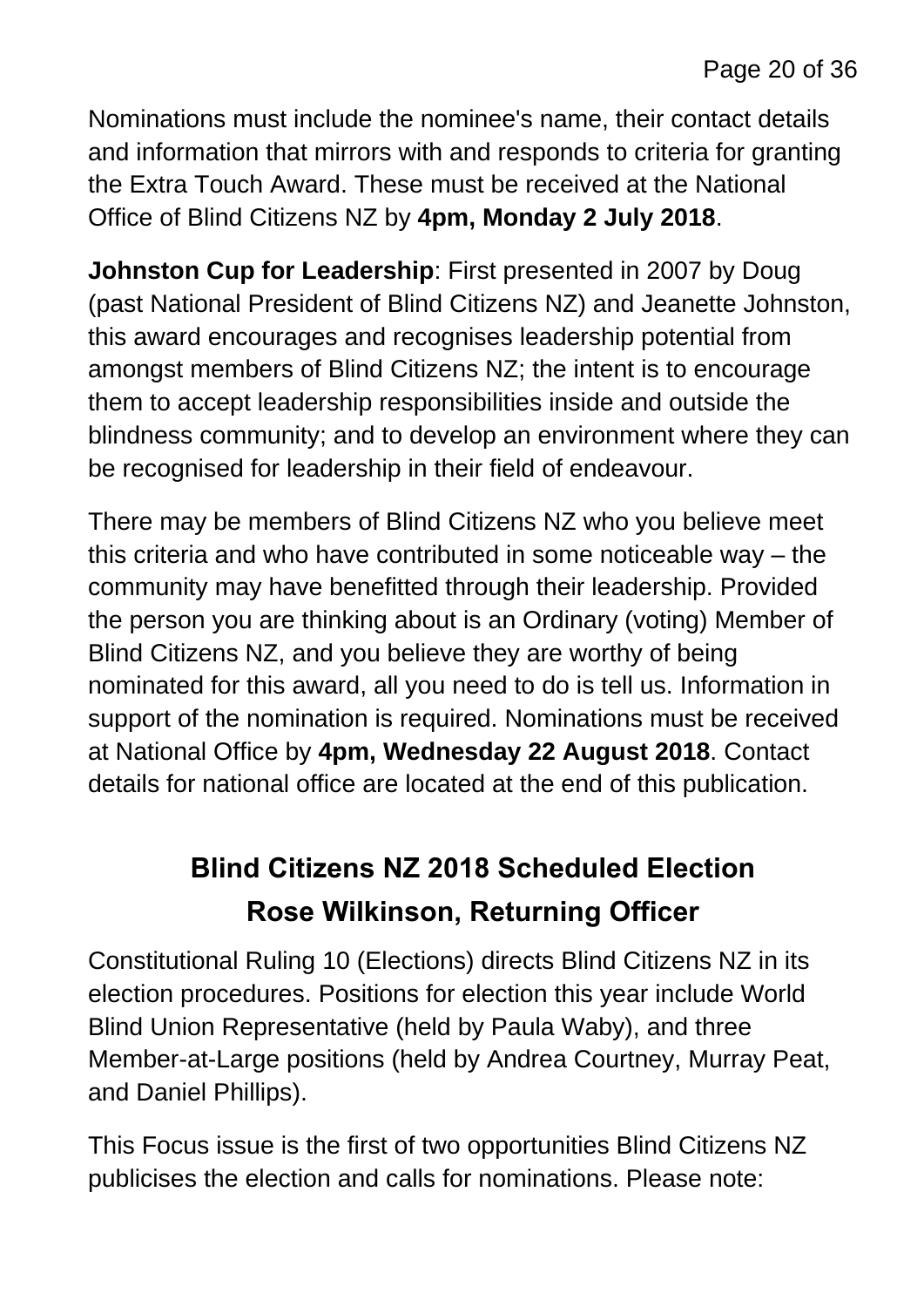- people currently in each of these positions are eligible for reelection;
- $\blacksquare$  the term of office for all positions is two years;
- successful candidates will commence their term immediately following the conclusion of this year's Annual General Meeting and Conference;
- $\blacksquare$  the election for all four positions happens at the same time, by a ballot of all eligible Ordinary (voting) Members;
- **nomination forms and / or email nomination procedures are** available upon request from National Office.

Here now, are the details about timelines and the procedure for the election of all positions. Additional information about positions is available upon request from the National Office. You will also locate information on Blind Citizens NZ's website. If you are standing for election, then please take the time to ask for, and become familiar with the duties and responsibilities of Board Members. Additionally, the skills, experience and knowledge needed for these positions.

You will find contact details for Blind Citizens NZ's National Office and our website at the end of this Focus issue. Now to the timelines and procedures...

**To be nominated for one of these positions,** your answer should be "yes", to the next two questions:

- **a)** Do you live in New Zealand?
- **b)** Have you been a financial Ordinary Member of Blind Citizens NZ for at least 24 months of the past five years, up to August 2018? If you are not sure whether you meet this element of criteria, please contact our National Office to find out.

**What you need for your nomination:** Once you have decided to stand for election, you need two people to support you – one will move and the other will second your nomination.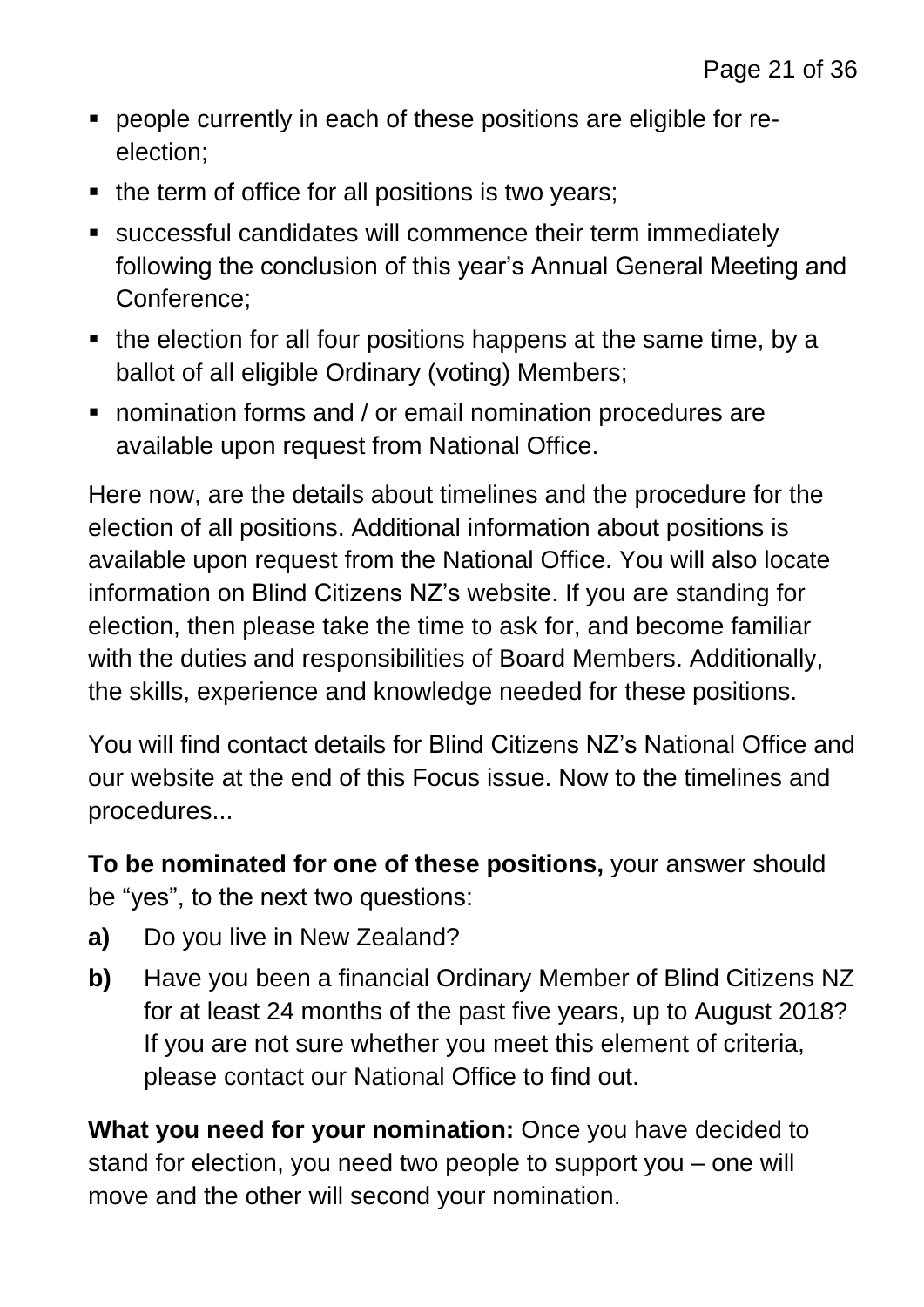There are two ways you can complete and submit your nomination – by paper, or email. If using the paper form, signatures of each of the three members involved in the nomination are required. Email procedures similarly require the same people to actively confirm their respective role in the nomination process. If you choose the email procedure, you are required to contact the Returning Officer prior to commencing this process. This is important as there are instructions unique to the email procedure that must be followed i.e. the email process mirrors as closely as possible, requirements for the paperbased option.

Nominations close at 4pm Thursday 16 August 2018, and must be received and in the hands of the Returning Officer by this date/time. Candidates need to provide their CV when their nomination is sent to the Returning Officer. Nominations should be sent to the Returning Officer at one of the following:

- **Post**: Blind Citizens NZ, PO Box 7144, Newtown, Wellington 6242;
- **Fax**: 04-389-0030;
- **Email:** [election@abcnz.org.nz](mailto:election@abcnz.org.nz)

**What happens once nominations close**? If the maximum number of nominations for the four positions is received, no election will be needed. Candidates for those positions will be declared elected unopposed. However, if nominations exceed the number of positions being elected, an election will then be held.

**Financial Ordinary Members have a say:** Ballot material (names of people standing for election, information they have provided about themselves, and voting information), will be sent to all Ordinary Members recorded as financial on the member database at National Office as at **4pm, Thursday 16 August 2018**. No later than **Thursday 6 September 2018**, ballot material will be distributed in the voting member's preferred format.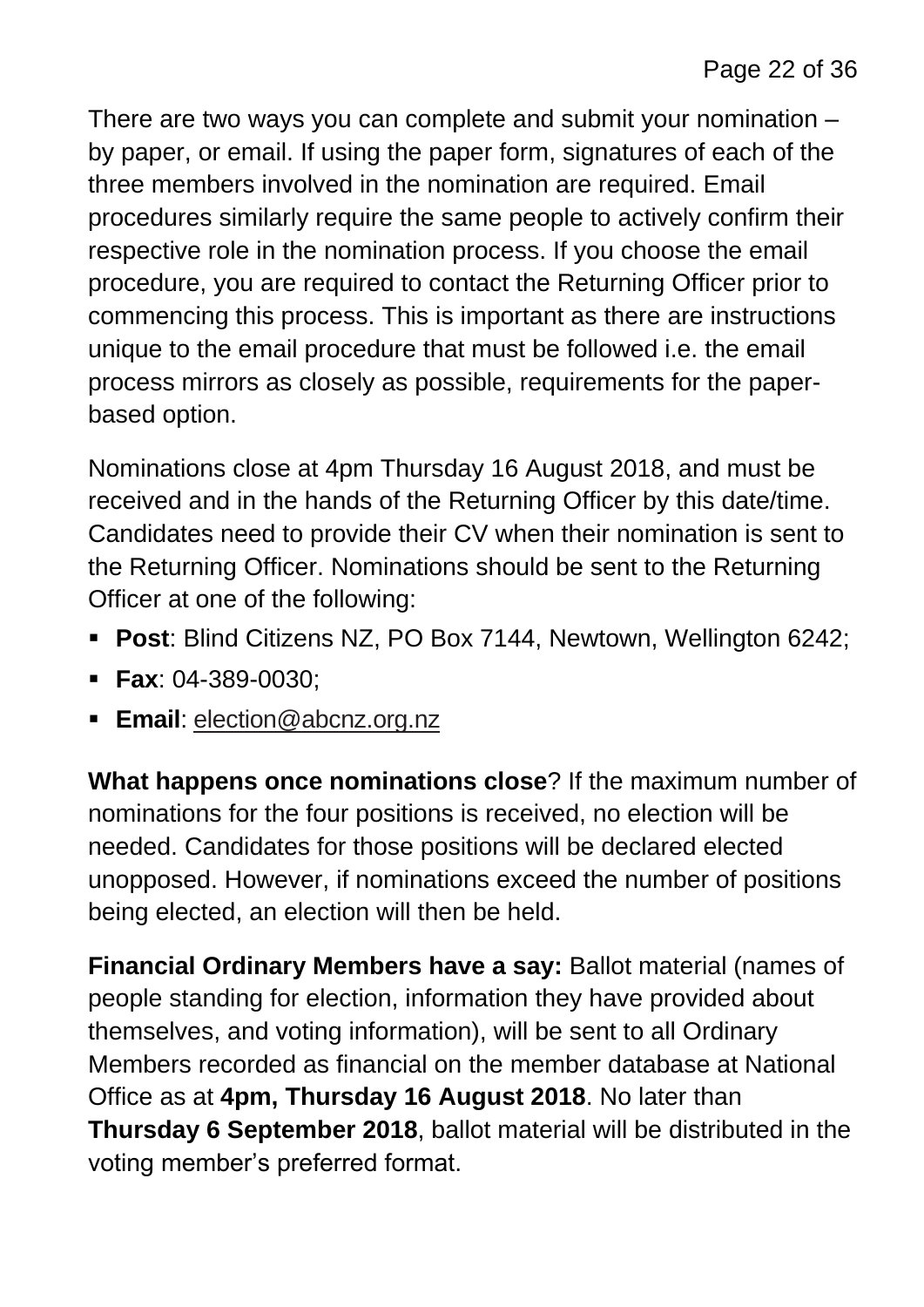**When does voting close:** Completed ballots (votes cast by voting members) must be received at National Office no later than **4.00 pm, Tuesday 25 September 2018**. Vote counting will take place Thursday 27 September 2018.

**Candidate information**: Blind Citizens NZ has several options available for member to participate in our election process. Election (ballot) material about candidates standing for election is available in large print, audio (CD), braille, by email, and via our National Feedback Line on the Telephone Information Service (TIS). If you are in any doubt about whether your preferred communication option for Blind Citizens NZ elections is correctly identified on our records, please contact our national office to check.

**Choose your preferred option to vote**: When casting your vote, there are three options to choose from. Please note that the way you vote, can be different from the way you choose to receive your election (ballot) material. You can cast your vote using the large print form, the braille-card option, or TIS. We encourage you to try TIS as this offers a truly independent and empowering voting experience. By using TIS you can independently do all the things you need to do in an election – you hear all about the candidates standing for election, and you cast your vote. You can also be certain your vote will be received on time, something that cannot be assured when using the postal option. If you would like to know more about using TIS, and/or to cast your vote using this option, and you are unsure if you are registered with us to do so, please contact our national office.

#### **Work and Income - remaining abreast of change**

Blind Citizens NZ is actively working with government officials to influence change, and to make a blind bit of difference. Our work is varied and on this occasion, we take time out to highlight some of the areas we have influenced over time, within the Ministry of Social Development.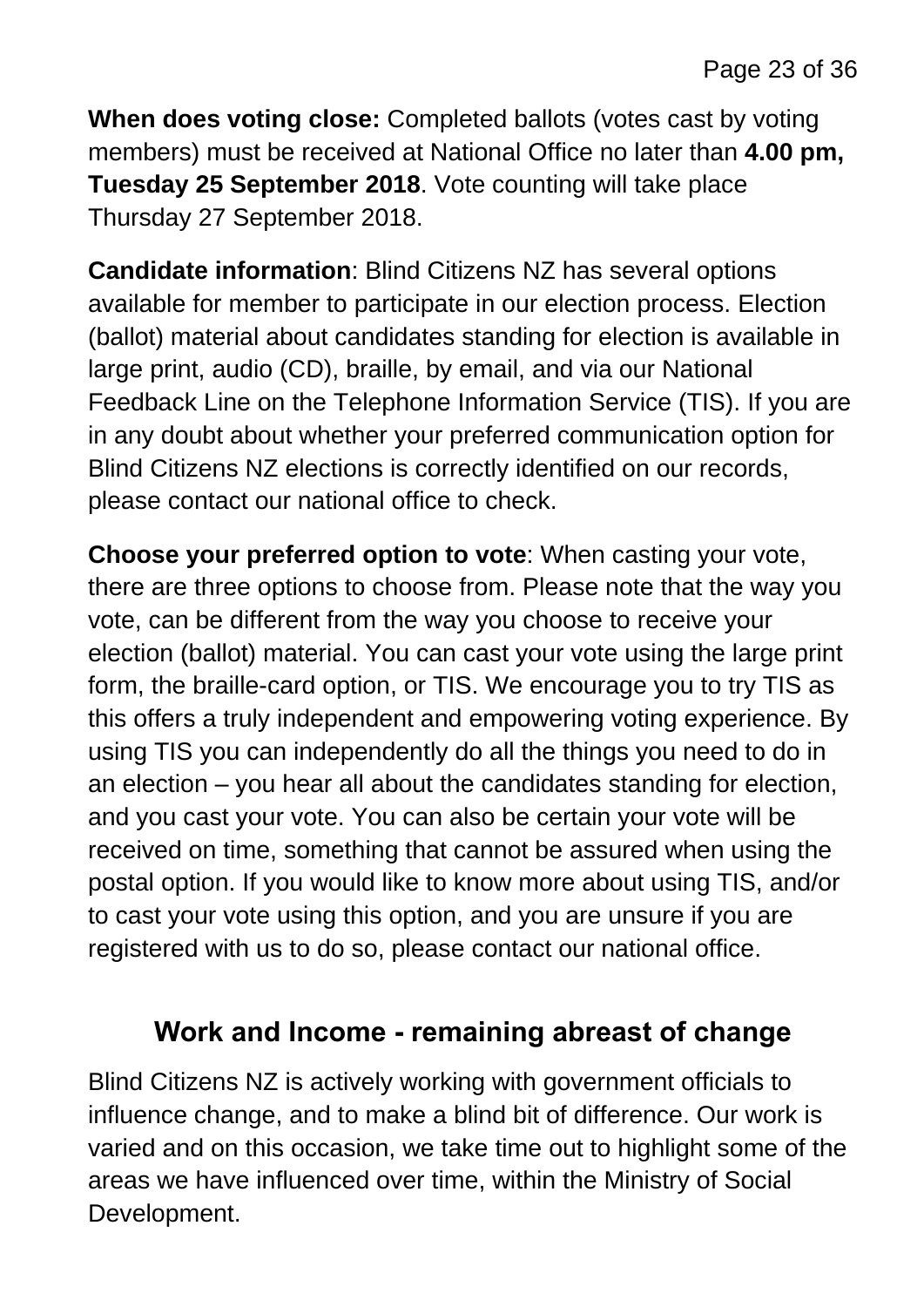We encourage readers to take the time to provide us with feedback about your experiences. This informs our work, and for Government, enables monitoring of implementation of change and what is working, and where attention may be needed.

**Same case manager:** a number of people say "I have established a good relationship with my case manager, can I have the same case manager." The answer is **yes**. Remember to mention this when you call to make an appointment. Sometimes you may need to wait a little longer when you make a specific request such as this, than if you agreed to see just any one.

**Signalling your communication needs:** Work and Income is aware that a number of people have particular communication needs such as email. If you are talking with your case manager (or when you speak with someone at the Call Centre), check with them if they have recorded on the computer why and what you need. Work and Income is unable to record this information unless it asks you or you ask them.

**Overseas Travel – Disability Forum (programme or event):** In some situations you may be able to continue to receive payment of your benefit for up to 12 weeks when you are overseas to attend a disability-related forum (programme or event). This is over and above any other discretionary four week absence from New Zealand that you may be allowed in a 52 week period. The criteria for continuing payment on the basis of attending a disability forum are:

- the person must have a long-term physical, mental, intellectual, or sensory impairment; and
- the absence from New Zealand must be for the purpose of attending a disability forum approved by the Chief Executive Ministry of Social Development (note all applications must be referred to the Principal Disability Advisor, Anne Hawker); and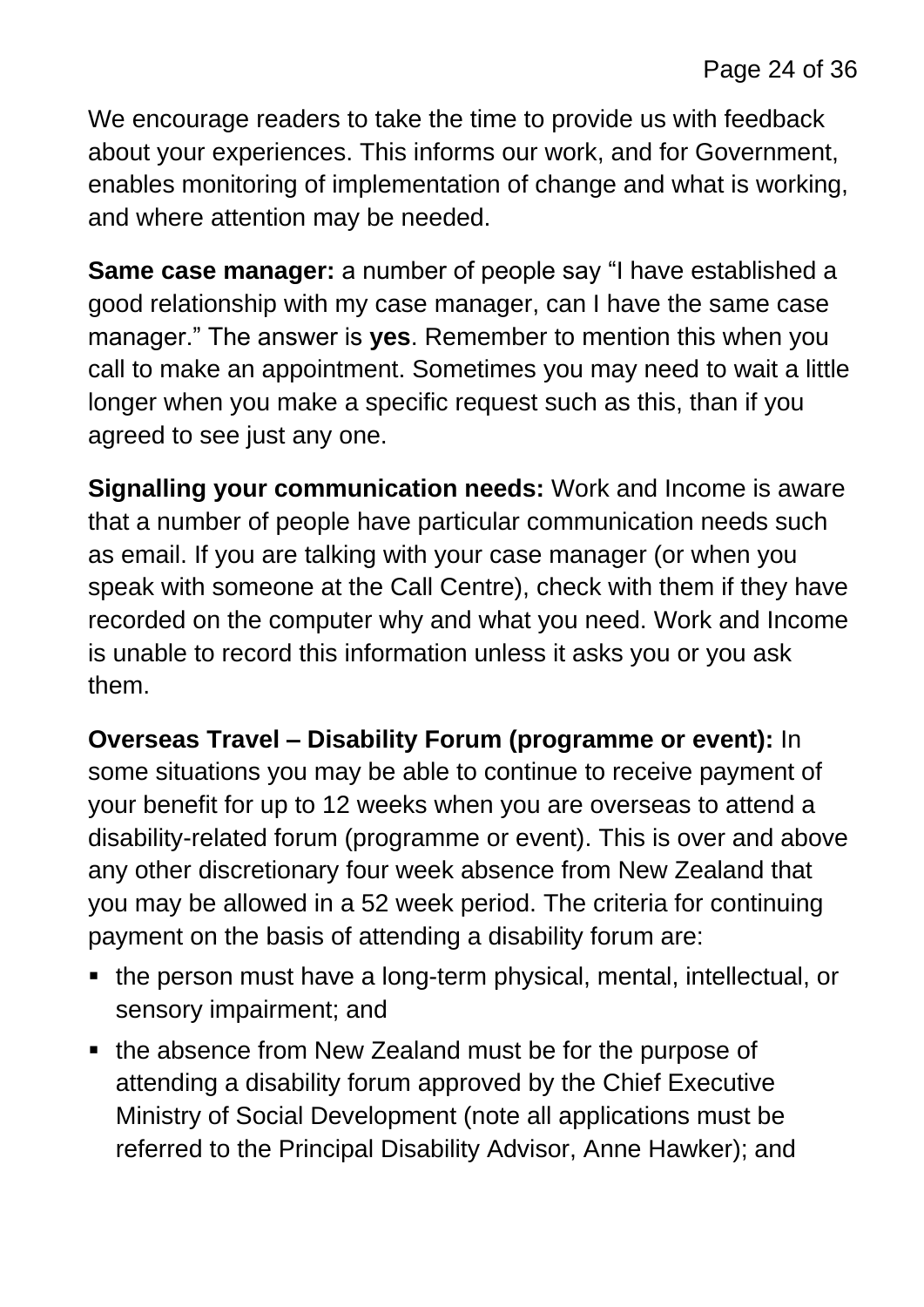- $\blacksquare$  the approved disability forum must be:
	- $\checkmark$  a disability programme or event associated with the United Nations or an international disability organisation; or
	- $\checkmark$  another type of programme or event that the beneficiary is attending to contribute a disability perspective.

This criteria does not extend to your partner if they're getting a benefit and are expected to look or prepare for work.

Beneficiaries will need to provide proof of their intended attendance at an overseas disability forum i.e. registration documentation and travel itinerary is required.

#### **Accessibility Statement and work across government agencies:**

The Chief Executives group on Disability Issues have signed off the following Accessibility statement:

[Begins] "Public Sector Chief Executives are committed to working progressively over the next five years towards ensuring that all information intended for the public is accessible to everyone and that everyone can interact with our services in a way that meets their individual needs and promotes their independence and dignity. Accessibility is a high priority for all our work. This means:

- meeting the New Zealand Government Web Accessibility Standard and the Web Usability Standard, as already agreed, by 1 July 2017;
- ensuring that our forms, correspondence, pamphlets, brochures and other means of interacting with the public are available in a range of accessible formats including electronic, New Zealand Sign Language, Easy Read, Braille, Large Print, Audio, captioned and audio described videos, transcripts, and tools such as the Telephone Information Service;
- compliance with accessibility standards and requirements as a high priority deliverable from vendors we deal with;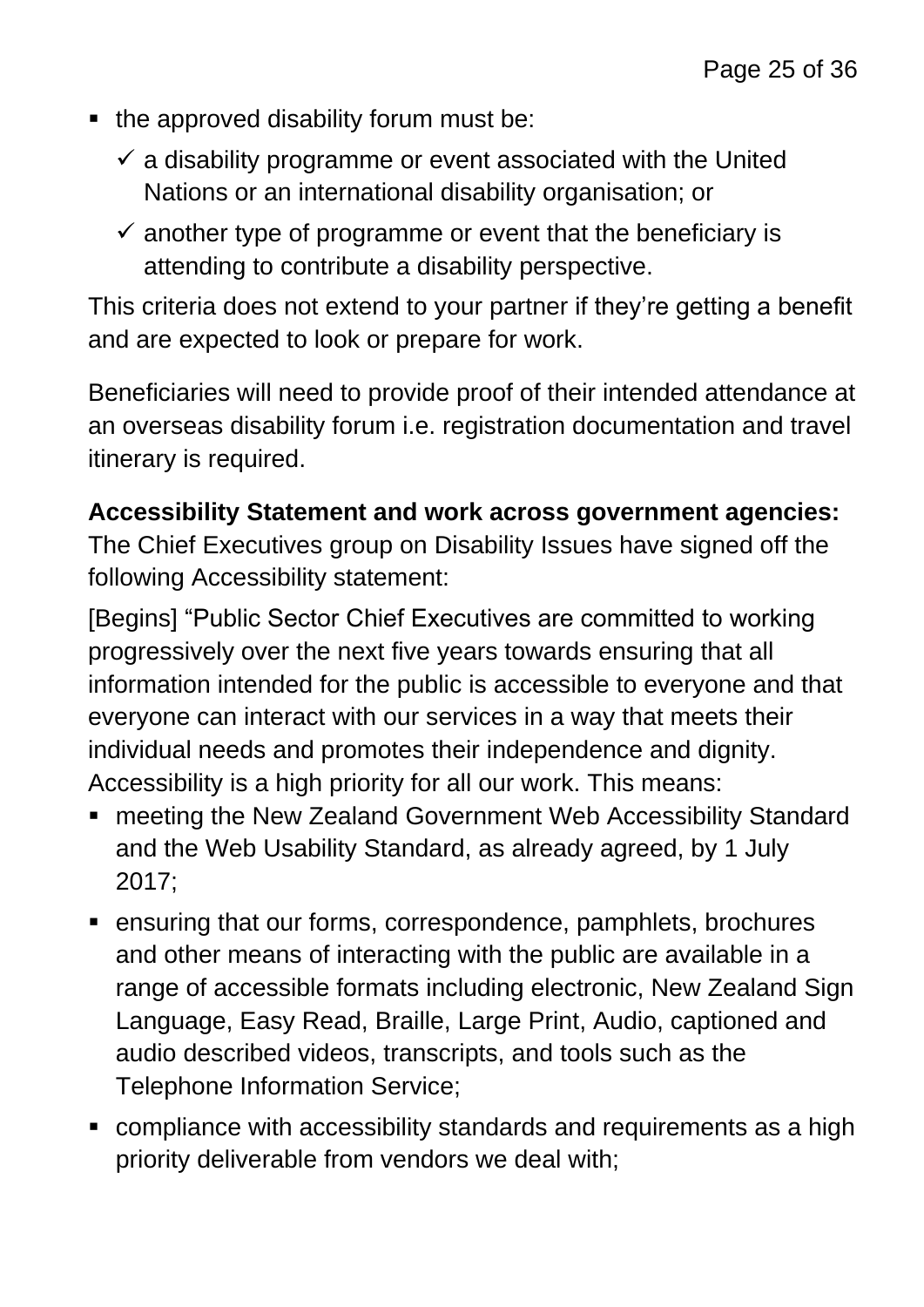- responding positively when our customers draw our attention to instances of inaccessibility in our information and processes and working to resolve the situation;
- adopting a flexible approach to interacting with the public where an individual may not otherwise be able to carry out their business with full independence and dignity.

We will continue to actively champion accessibility within our leadership teams so that providing accessible information to the public is considered business as usual."

Blind Citizens NZ (a member organisation of the Disabled People's Organisations Coalition), has been actively involved in the development of the Accessibility statement that was adopted during 2017. Meetings to look at the programme of work to progress achievement of the aspirations included in this statement are ongoing.

**MyMSD Website:** Blind Citizens NZ has been active in raising with MSD, issues around the accessibility of its MyMSD Website. Those concerns have been heard by MSD, and work is underway with the vendor to ensure MyMSD meets the public sector web standards. Blind Citizens NZ remains actively involved as this work progresses.

### **Obituaries – We recognise Blind Citizens NZ Members By Allan Jones**

Over the past several months, we have fare-welled members known to many of us for their long-standing involvement with, and contributions to Blind Citizens NZ and the blind community generally. This article recognises some members whose passing we know about. It is fitting that we recognise in particular Moya Badham, John Tunnicliff, John Douglas, and Marlene Lazarus.

**Moya Badham** is remembered for the wisdom she demonstrated at Conferences. She spoke in a commanding but gentle manner and was not afraid to give her opinion.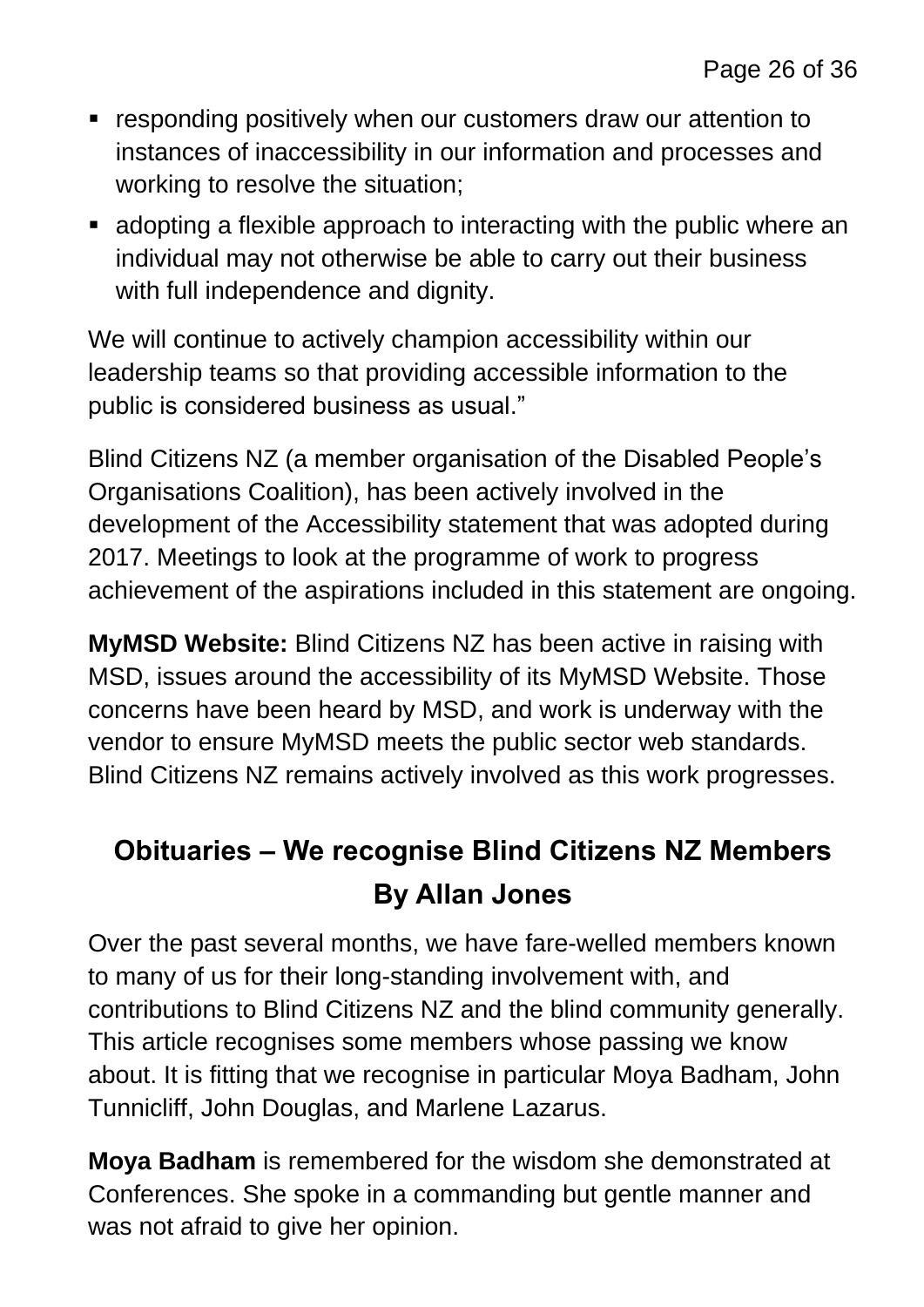I first met Moya about 50 years ago where she was a stalwart of the then Hamilton Branch of Blind Citizens NZ.

**John Tunnicliff** was a resident of Pearson house when I lived there in the early 1960's. He was always willing to sit down and talk and he fought for what he believed in. Mary Schnackenberg paid John a great complement when she spoke of him making sure he got minutes of meetings in braille; he was well prepared for meetings by reading and digesting them.

**John Douglas** was well known to Wellington members of Blind Citizens NZ. He was a great conversationalist and shared with me a great love of cricket. John passed away at the end of October last year aged 79. He was given a rousing farewell where much was said about his "trail blazing" in broadcasting. A comment on his HR file was also mentioned – this being that "John would be hindered in his career by his lack of sight". We know this certainly wasn't the case.

**Marlene Lazerus** was a Member-for-Life from Upper Hutt. She passed away early this year. Marlene was one of the first frequent callers to the National Feedback Line. She was a fervent supporter of Blind Citizens NZ. Marlene was a lady who spoke her mind and did not take prisoners.

### **The Blind Foundation's Revised Constitution What's in it for us? From Geraldine Glanville**

I have heard it suggested that at least some members of Blind Citizens NZ are unsure how the recent revision of the Blind Foundation's rules could benefit them either individually or collectively.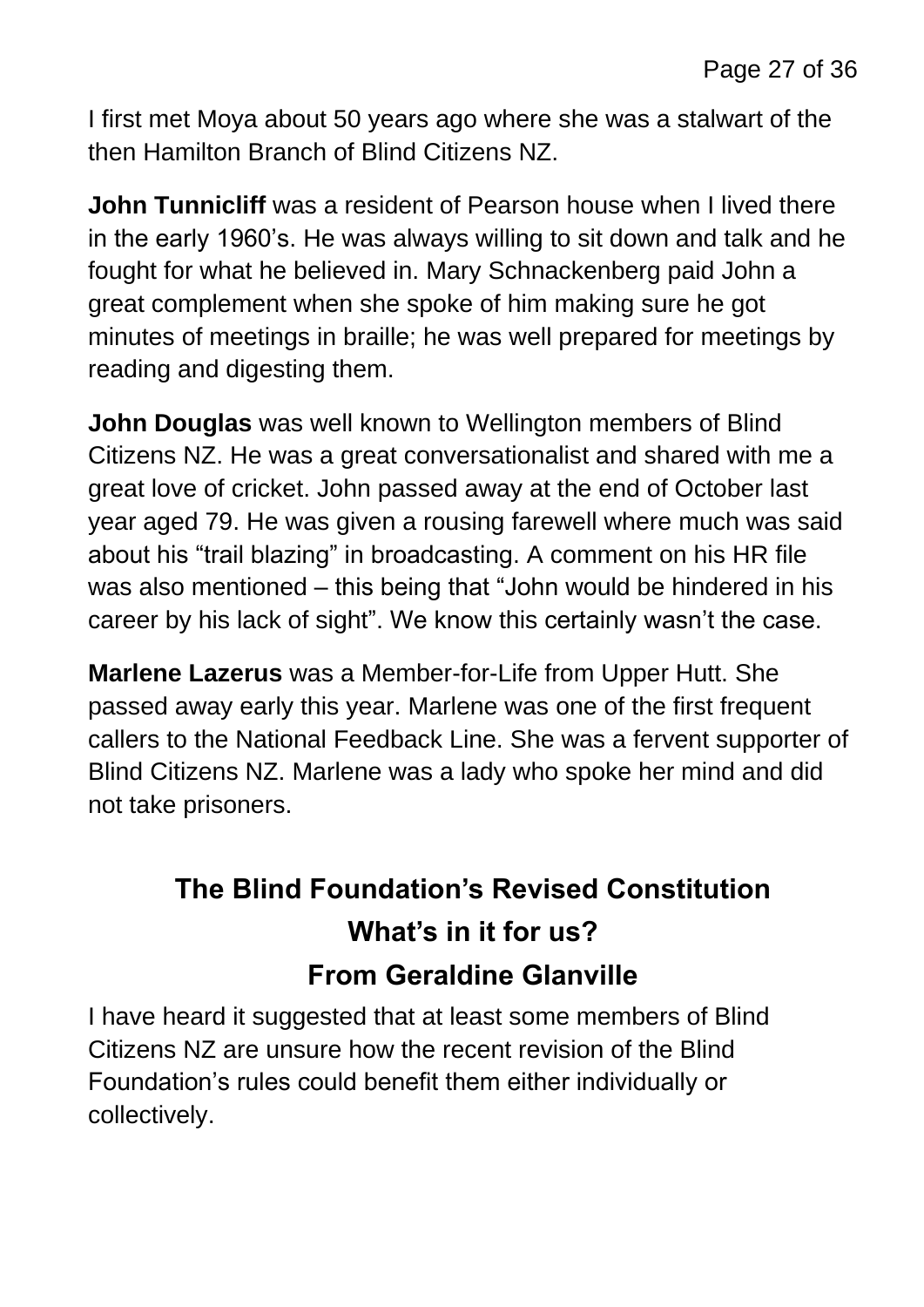Having been part of the Constitutional Review Committee (CRC for admittedly only the last six months of its existence), I would like to try to shed some light on the most significant items members may have missed in the mass of information that came out both during and at the end of the review.

Some of you may recall that The Foundation's Board sought to update the constitution in 2014 with no prior consultation and with inadequate explanations of the effect of or reasons for the proposed alterations included with the voting forms. This was followed by the obligatory Meeting of Members during which proxy votes were used to thwart the meeting's desire to call a halt to the inevitable outcome of the vote because of these obvious shortcomings. As many of you will be aware, it was due to the efforts of Clive Lansink, our then National President, who sought to mount a legal challenge on constitutional grounds, and no doubt also to the Board's growing realisation that it had over-stepped the mark in the way it had handled the process, that provided the catalyst for the establishment of the Review Committee. For those of the Committee who were aware of this background, there was always the feeling that the 2014 experience represented the elephant in the room.

Postal Ballots: So, what now is different from 2014 and could the same situation happen again? Well, this is unlikely, but the ball is now in our court. First of all, the Board must now circulate to members in advance of any postal ballot, any changes it is proposing to make to the rules, or on any other proposal for that matter. This will not mean that all members will necessarily receive individual notification but will be advised through mass-media outlets such as email or perhaps even Outlook. It is expected that this will reach most of those in the blind community likely to have a view on what is being proposed. After a period of discussion and debate, the strength of any objections raised may persuade the Board to withdraw or modify its position.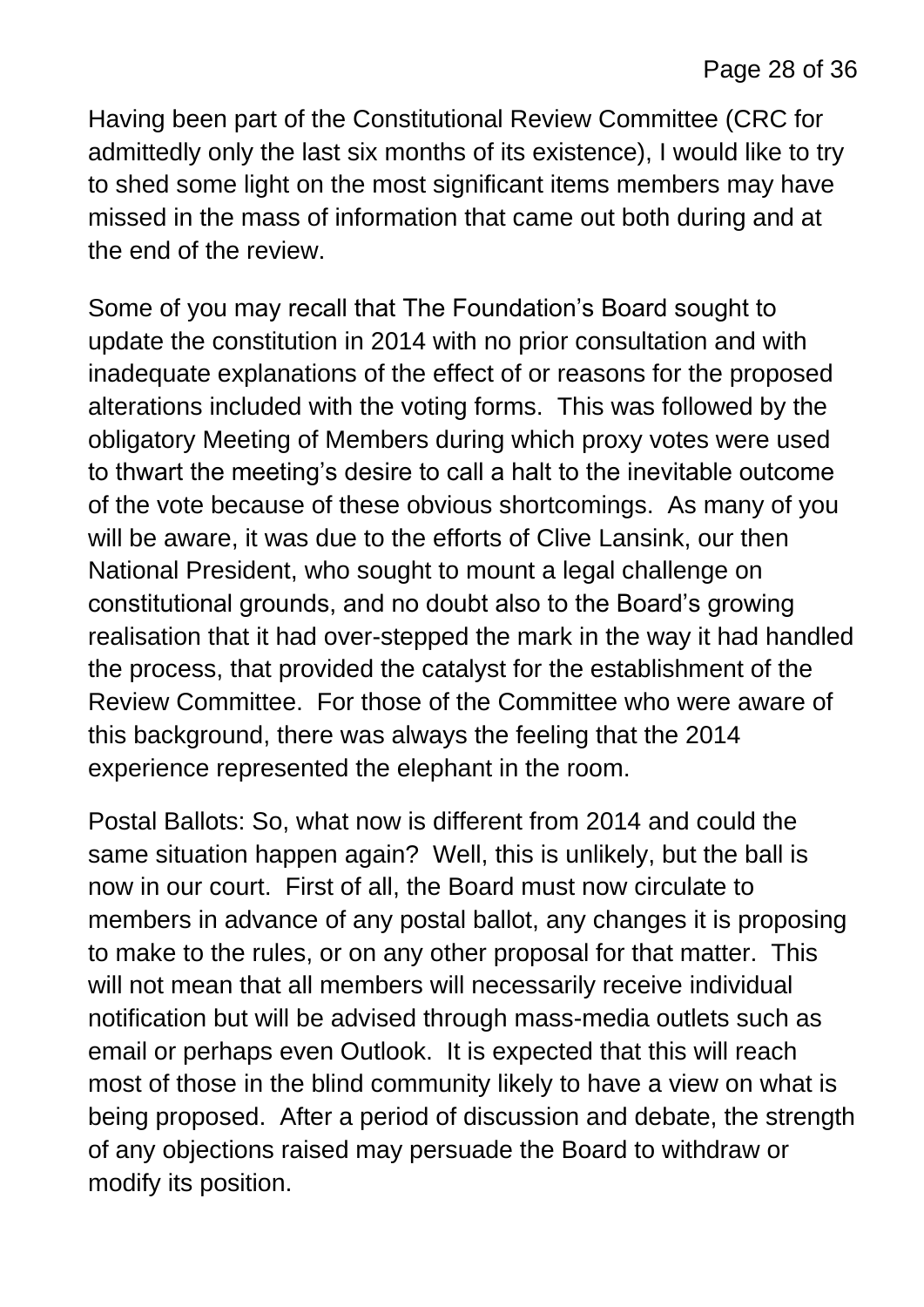If not, a group of 20 members may submit a rebuttal or counterproposal which the Board is bound to include in the voting pack alongside its original proposal. The vote will still be on the Board's own proposal, but at least the counter argument will be there to help voters make their choice as to whether to support the Board's proposal or not. This is an entirely new and untried ruling at this stage, so it will be interesting to see if and how it works out in practice.

If Members themselves wish to change the rules or have the Board conduct a postal ballot on any issue on their behalf, , they will need to present evidence of support from not less than 100 Members (a reduction from the previous requirement of 5% of the membership) . The Board will be allowed the same opportunity to present its own rebuttal or counter-proposal, although it will be the Members" resolution that will be voted on in the postal ballot. The outcome of any resolution voted on in a postal ballot is binding on the Board.

The Board can still make changes to the rules without reference to Members in the case of a manifest error or one caused through legislative change. However, any proposal to make such changes must be signalled in board meeting minutes before being adopted at a subsequent meeting. The intervening period would thus provide an opportunity for any concerns to be aired.

Meetings of Members: The Board may call a Meeting of Members at any time, but Members will need evidence of support from at least 100 Members (a reduction from the old mark of 5%) before such a meeting will be called. In order to satisfy the apparent requirements under Incorporated Societies legislation, a special Meeting of Members will also need to be convened even though a postal ballot may have previously been held. This of course also enables those who have not yet voted to seek further information or assurance before casting their vote.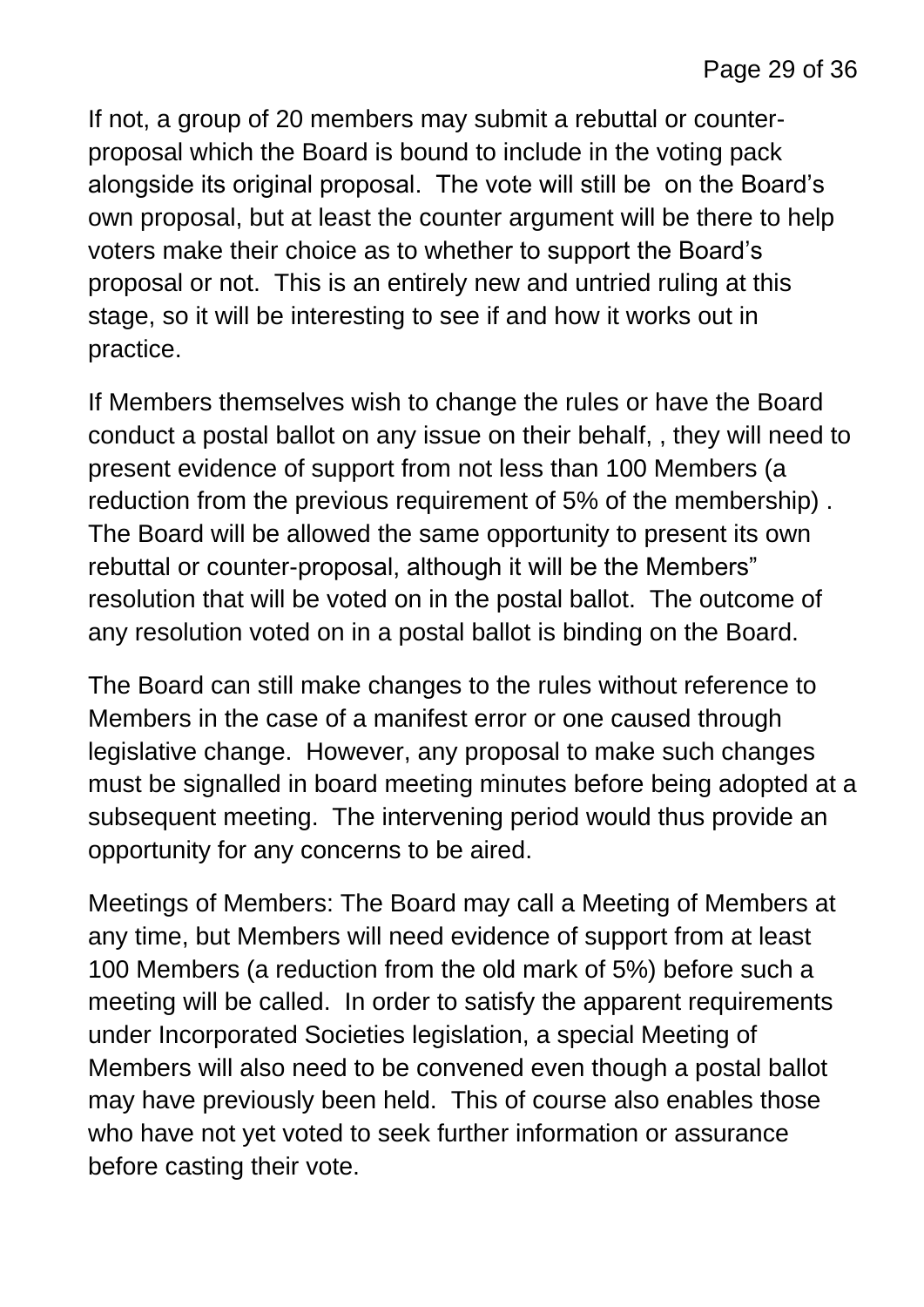No resolution adopted at a Meeting of Members, including the Annual General Meeting, is binding on the Board. There has always been a provision in the rules for 30 Members to include in the Notice of Meeting a 600-word explanation in support of a resolution to be included in the business of the Annual General Meeting. This provision has never been used and, although not binding on the Board, such a resolution and its supporting arguments could be considered a useful means of drawing attention to and garnering support for an issue that will definitely be circulated to all Members.

One particular change in this area is that the Board is now required to formally notify its intentions within 40 days regarding any resolution adopted at a Meeting of Members and, if no action is to be taken, then the reasons for this must also be provided. Once again, this is likely to be via mass media outlets. It may be time to start using resolutions, whether notified in advance or arising from the floor, to elicit a response that will receive a wider circulation to Members than often occurs with the mere submitting of questions for oral answer and later inclusion in the minutes.

Proxy votes have now been eliminated entirely, not only for influencing a vote count but also for boosting the numbers of those attending a meeting. This has meant that a quorum for a meeting has been reduced from 50 to 30.

Interacting with the Board: Members have always had the right to observe at Board meetings and to speak with the permission of the Chair. However, this right has now been extended to all clients of the Foundation as well as staff and volunteers. The implication thus created that the Board really does want to hear from stakeholders should be an incentive for Blind Citizens NZ to use this facility more frequently than it has in the past.

A new rule on complaints and grievances has been introduced to comply with proposed Incorporated Societies legislation.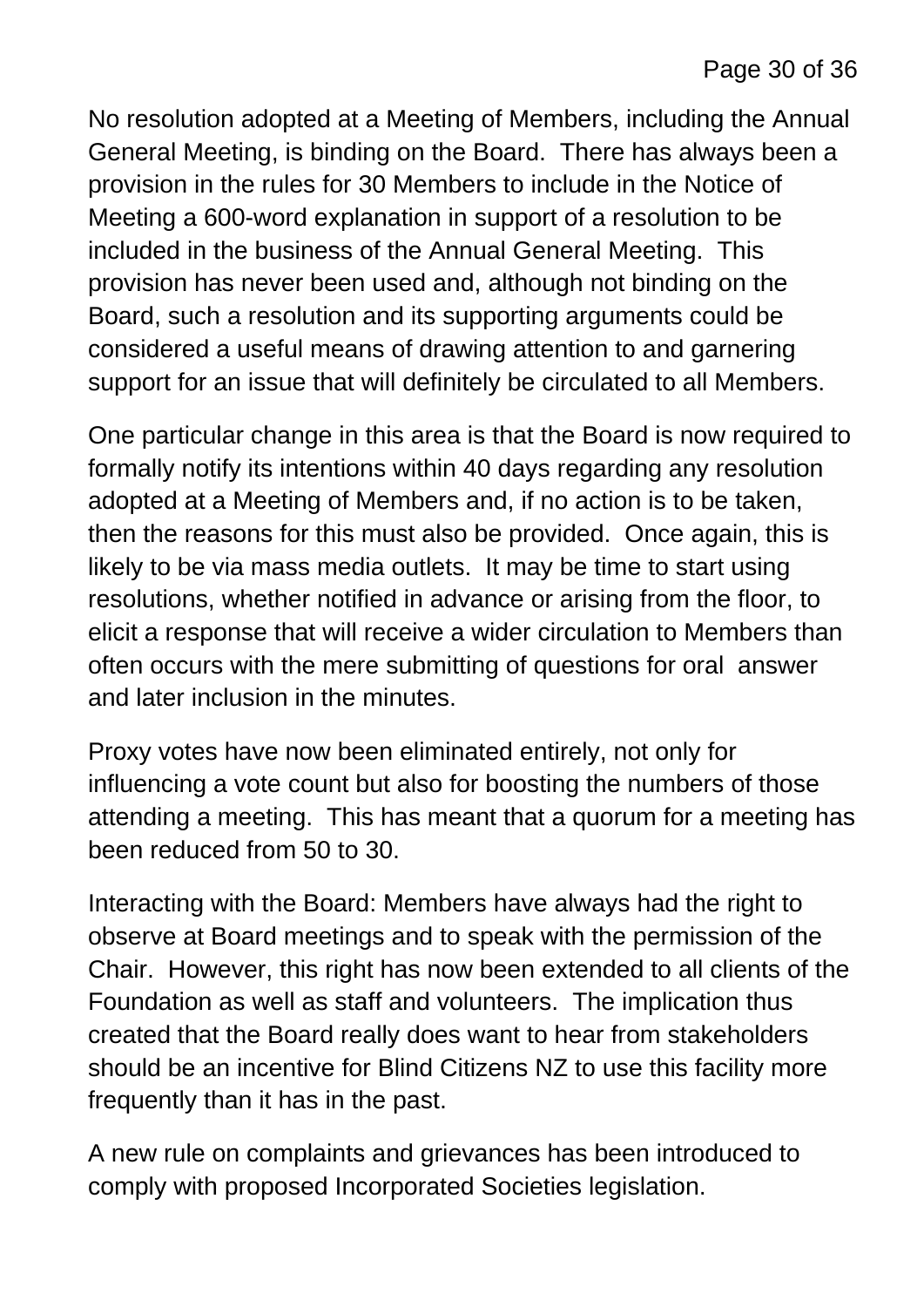Complaints may be raised about the actions of a Member, or a complaint or grievance may be raised about the actions of the Board. In either case, the essential element in this ruling is that Members have the right to be heard

One possible complaint I could raise at the moment is that Board meetings often lack good sound quality. Being an observer at Board meetings, either in person or on the phone, only makes sense if one can hear what is being spoken around the table, so hopefully this problem will be rectified in due course.

Self-determination: Most will be aware that the Associate's seat has been disestablished and the seat reconstituted as a further memberelected one, meaning that the entire Board is now elected by Members.

There are more references in the constitution about the right to be consulted and have active involvement in decisions that affect us. We are even supposed to be consulted when certain policies are changed. Consultation is one of those words however whose interpretation and application appears to be somewhat flexible, so I would probably take this with a grain of salt.

The definition of self-determination as a preamble to the rules was a late inclusion by the CRC. It is a reminder to the Blind Foundation of the inalienable rights of blind people on which the rules are founded and which must be respected throughout the organisation.

I hope this short summary goes some way towards identifying those areas in the rules that we should be more aware of. A copy of the Blind Foundation's constitution and the final report from the CRC covering its work, is available from the Board Secretary at the Blind Foundation.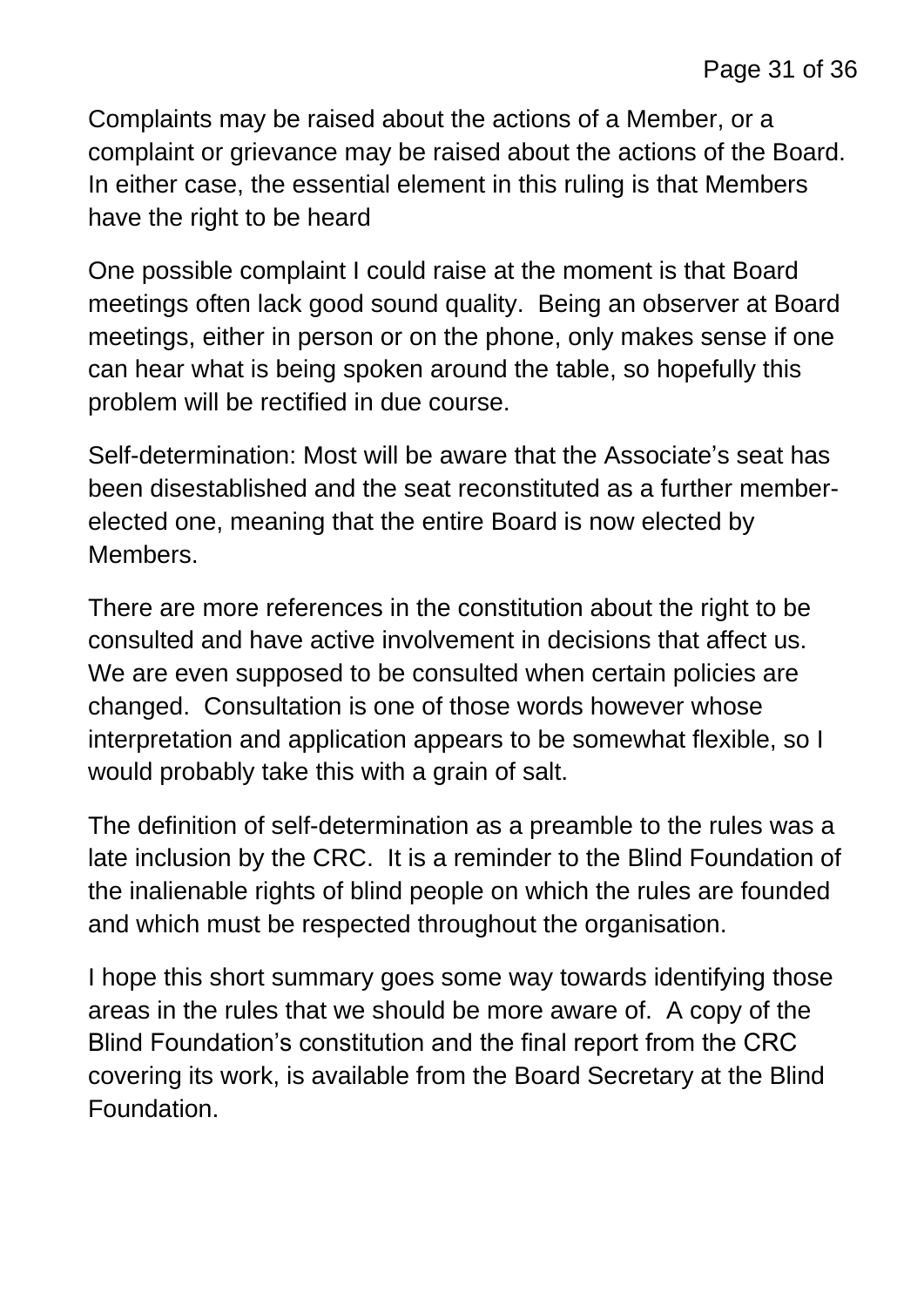### **Congratulations William Wu – Excellence Prize Winner 2017 World Blind Union Onkyo Braille Essay Contest**

Blind Citizens NZ is pleased to publish William Wu's winning essay announced October 2017. We are guided by the contest sponsors (Onkyo Company Limited and The Braille Mainichi Newspapers of Japan) when publishing winning entries. William Wu's essay and details provided by the sponsors follow.

The Excellence Prize 2017 for Group A was awarded to **William Wu**, 15-year-old male from New Zealand, a BLENNZ student, with a score of 72 points. He was awarded the prize for the following reasons:

- **1.** William Wu shows how, despite his blindness, he was able to gain positive experiences, opportunities and even privileges.
- **2.** He further shows how he has been a source of inspiration to others and how other people have inspired him.

### **This is William Wu's Essay - The Positive Experiences and Opportunities that can come from being Blind**

Blindness is a terrible and insuperable condition for anyone to live with. Imagine, living in a world without light – in total darkness. Surely, this is a heart-breaking and devastating curse!

I lost my sight at the tender age of two when I developed Retinoblastoma, a rare type of eye cancer, in both my eyes. In spite of having undergone a number of medical procedures (including chemo and laser treatment), the cancer cells could not be exterminated. Finally an operation had to be performed to remove the infected parts from both eyes.

Indeed, many people consider sight as being "the most precious" of the five God-given senses, and losing it is one of the greatest calamity in life. However, the truth is that blindness is only a curse if you see it as such.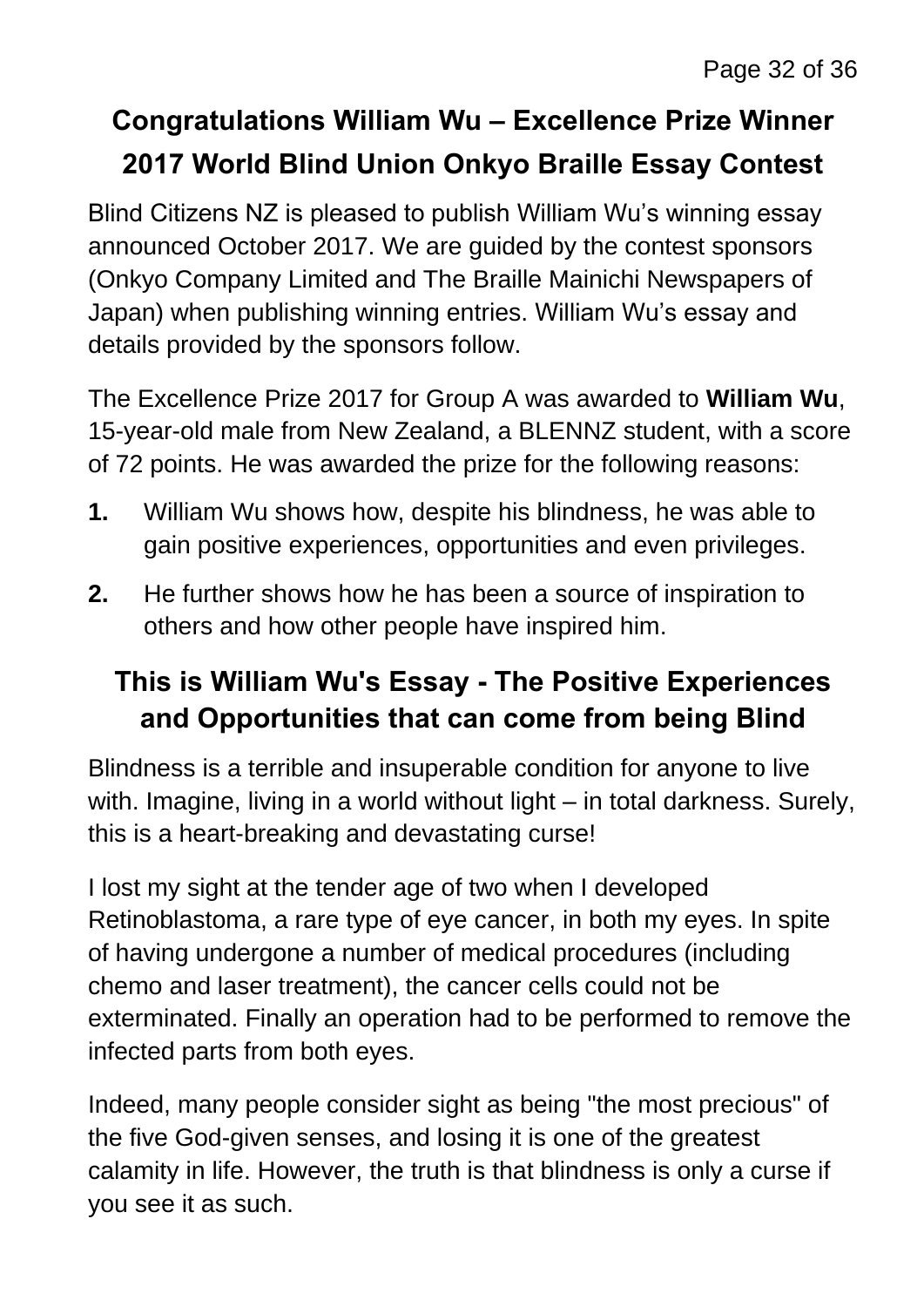As for me, I believe it can be a kind of key to the many blessings of life if only one would look past the veil and shadows of sightlessness.

Truly, my visual impairment has given me many marvellous opportunities that my sighted peers have never imagined possible. For example, I was able to take part in an overseas camp to learn about Braille music, and to participate in the Onkyo Braille Essay Contest where I have the chance to write about my experiences. Through Braille, I am able to gain new knowledge and pursue my studies.

I can also enjoy the small blessings of every day like disability parking, priority for boarding a plane, and even booking a private lane at the pool for free. All these experiences, and much more, would never have come my way had I been fully sighted.

There are many blind communities all over the world and they are connected to one another through messaging or by their call groups. Though they are blind and experiencing similar problems on account of blindness, they are amazing and knowledgeable people who share their ideas and experiences with each other. Through contact with them, I have been able to learn so much such as new technological skills, sharing ideas on music, arts and craft, gaming tips, and infinitely more.

Being part of this great inspirational and educational network is a definite positive. I have made many friends, and through the sharing of ideas and experiences, we get encouragement and solutions to our problems. In this way, I feel positive and can focus on my goals in life. I know of no other community which is like our blind community.

When we are cheerful and motivated, we are a source of inspiration and encouragement to our friends, both sighted and blind, but especially to those who feel down-hearted and disappointed with life.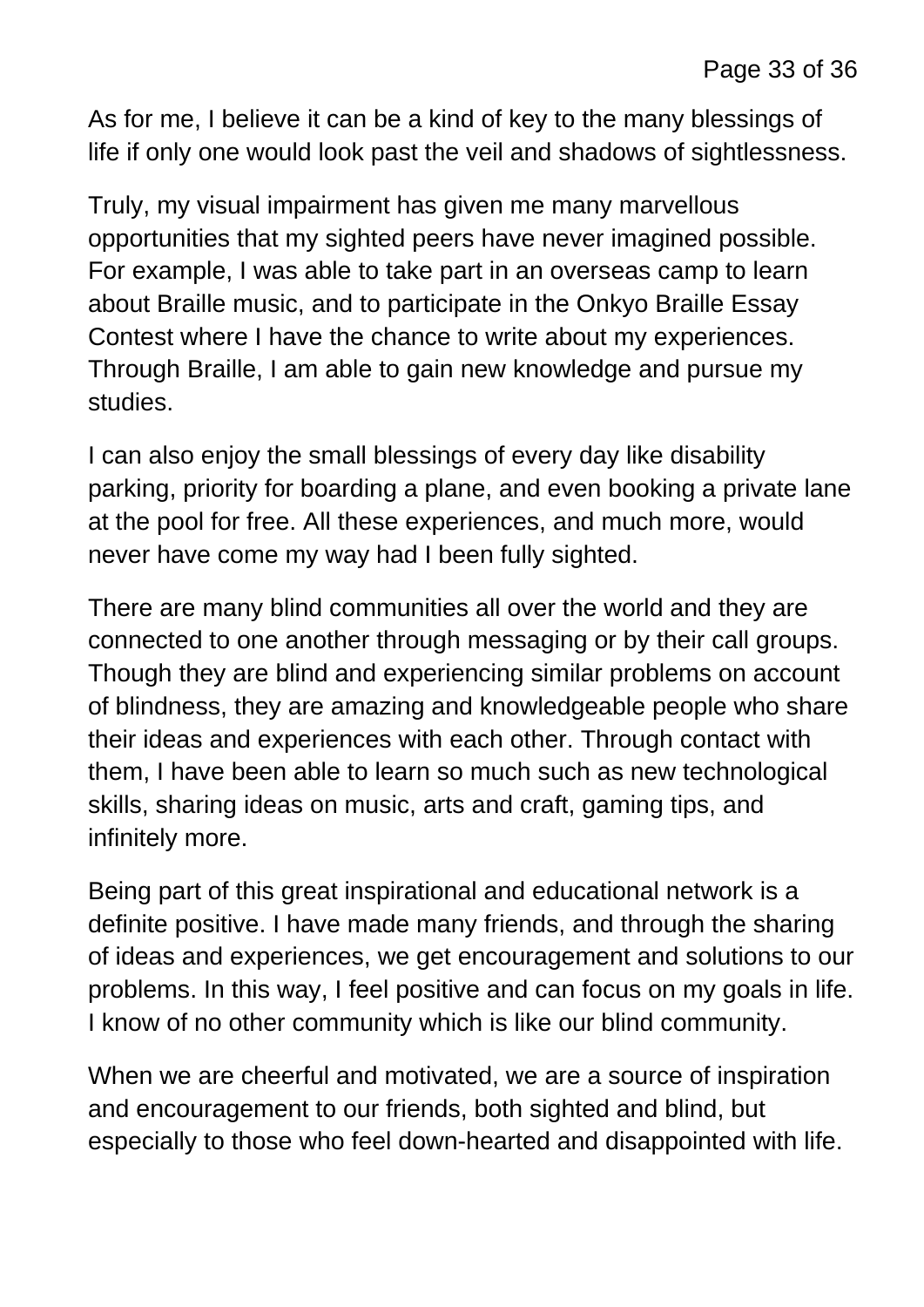Sometimes people are amazed when they see a blind person doing something which they perceive to be exceedingly difficult. For example, they think that rock climbing is an impossibility for the blind. In reality, however, I think rock climbing is more about technique than about seeing.

Also, some things that blind people do on a daily basis and which we would consider them to be "normal" things, can actually amaze and surprise some sighted people. They have come up to me and say that I am "inspirational". I feel embarrassed but, at the same time, I get a sense of happiness and thankfulness that I can touch people's lives in this way. On the other hand, sighted friends help me to know about the "sighted world", thereby preparing me for entry into that world after leaving school.

Being visually impaired has introduced me to extraordinary opportunities and events which would not have been possible if I was not blind. And being blind has connected me to a worldwide community through which we are able to share knowledge, ideas and tips; thereby making the world an easier, safer and better place. It has helped me to develop self-confidence, and made me articulate in expressing my thoughts and feelings.

Indeed, living as a disabled person among the sighted in my school community has been mutually uplifting. All these experiences and events are positive things in my life. All these positive things show that living with blindness is not a curse - if we would only make full use of the gifts that God has given to us and the opportunities that come our way.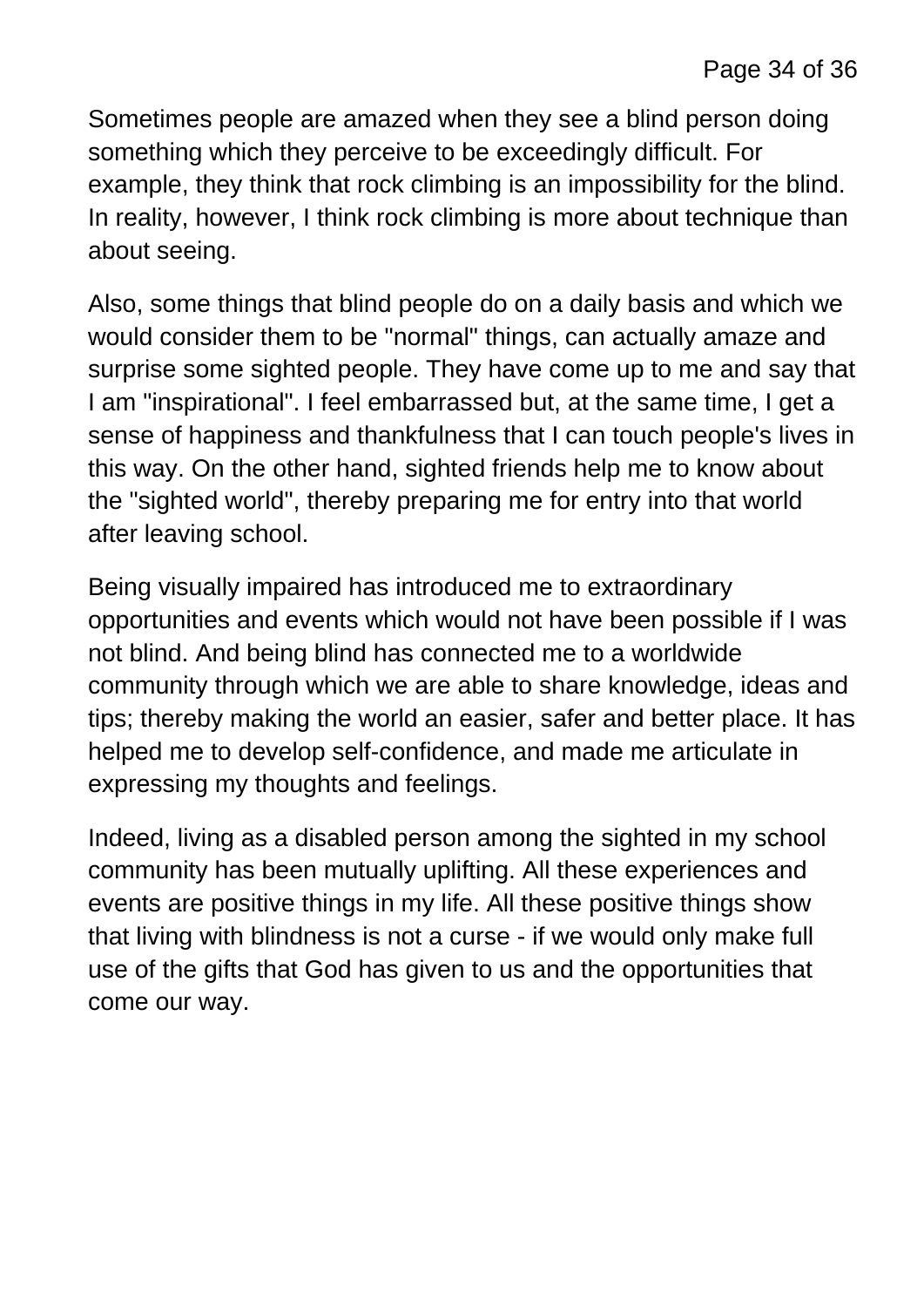#### **Personnel - Blind Citizens NZ**

#### **Board**

- **National President**: Jonathan Godfrey (Management Committee) [jonathan@tactileimpressionz.co.nz](mailto:jonathan@tactileimpressionz.co.nz)
- **Vice President:** Martine Abel-Williamson (Member-at-Large / Management Committee): [martine.the1@xtra.co.nz](mailto:martine.the1@xtra.co.nz)
- Andrea Courtney (Member-at-Large): [andycoute@xtra.co.nz](mailto:andycoute@xtra.co.nz)
- Geraldine Glanville (Member-at-Large / Management Committee): [gbglanville@xtra.co.nz](mailto:gbglanville@xtra.co.nz)
- Shaun Johnson (Member-at-Large): [shaun.zdots@xtra.co.nz](mailto:shaun.zdots@xtra.co.nz%20co.nz)
- Murray Peat (Member-at-Large): phone 021 081 66126; [murraytp@xtra.co.nz](mailto:murraytp@xtra.co.nz)
- Daniel Phillips (Member-at-Large); 027 468 3669
- Paula Waby (World Blind Union Representative / Management Committee): [paula.waby4@gmail.com](mailto:paula.waby4@gmail.com)

### **Focus Editor**

**Email** articles to**: [focus@abcnz.org.nz](mailto:focus@abcnz.org.nz)**

**Post**: PO Box 7144, Newtown, Wellington 6242

### **National Office**

**Physical**: Ground Floor, 113 Adelaide Road, Newtown, Wellington **Postal**: PO Box 7144, Newtown, Wellington 6242 **Phone**: 04-389-0033; 0800 222 694 **Fax**: 04-389-0030; Internet: [http://www.abcnz.org.nz](http://www.abcnz.org.nz/) **Email**: [admin@abcnz.org.nz](mailto:admin@abcnz.org.nz) **Executive Officer, Rose Wilkinson**: [rwilkinson@abcnz.org.nz](mailto:rwilkinson@abcnz.org.nz)